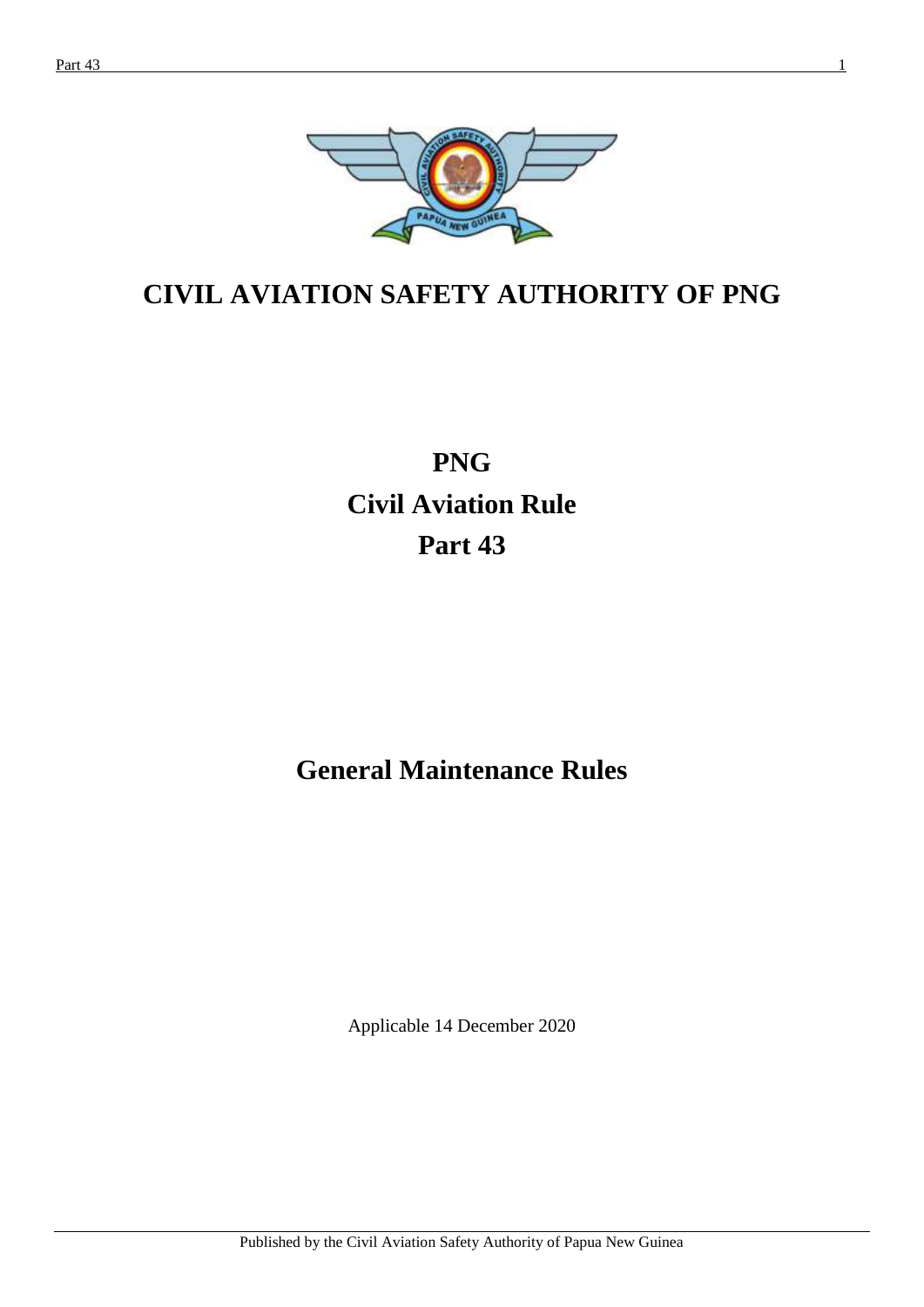# **DESCRIPTION**

Part 43 prescribes the requirements for the maintenance and release to service after maintenance of aircraft, and components to be fitted to aircraft, that are required by Part 91 to have an airworthiness certificate issued under Part 21.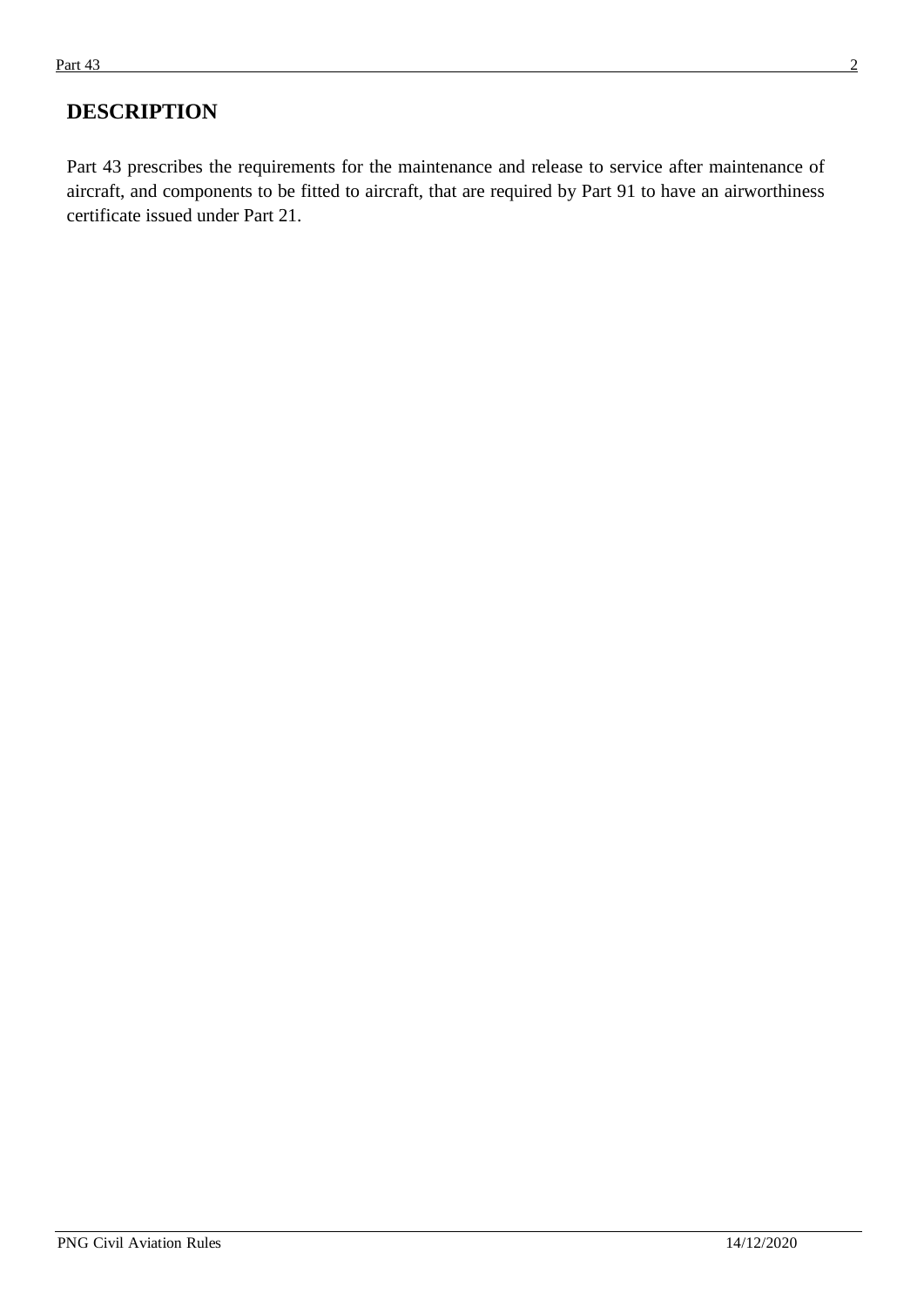#### $Part\,43$  3 **Bulletin**

This Part first came into force on 1 January 2011 and now incorporates the following amendments:

| Amendment   | <b>Effective Date</b> |
|-------------|-----------------------|
| Amendment 1 | 1 January 2011        |
| Amendment 2 | 1 February 2018       |
| Amendment 3 | 13 November 2018      |
| Amendment 4 | 14 December 2020      |

#### *Summary of amendments:*

#### *Amendment 4:*

(Docket 20/08/CAR43/07)

- (1) Schedule of Rules. Editorial corrections made to rule 43.51 title; Inserted missing rule title "43.119 Technical log completion"
- (2) Rules  $43.51(a)(3)(ii)$  missing requirement added;
- (3) Rules  $43.103(c)(1)$  editorial amendments;
- (4) Rule  $43.113(b)(2)(iv)$  rule amended for licenced aircraft maintenance engineer.
- (5) Rules 43.207(a) and (b); Appendices A, B, C, D, E and F opening applicability sentence; Appendix A(23)(ii); Appendix B(9)(ii); Appendix C. C.2(b)(3)(ii), (7)(ii); Appendix D.D.1, D.2.2(c)(5,6, 13,14,16) and Appendix F - editorial amendments and corrections;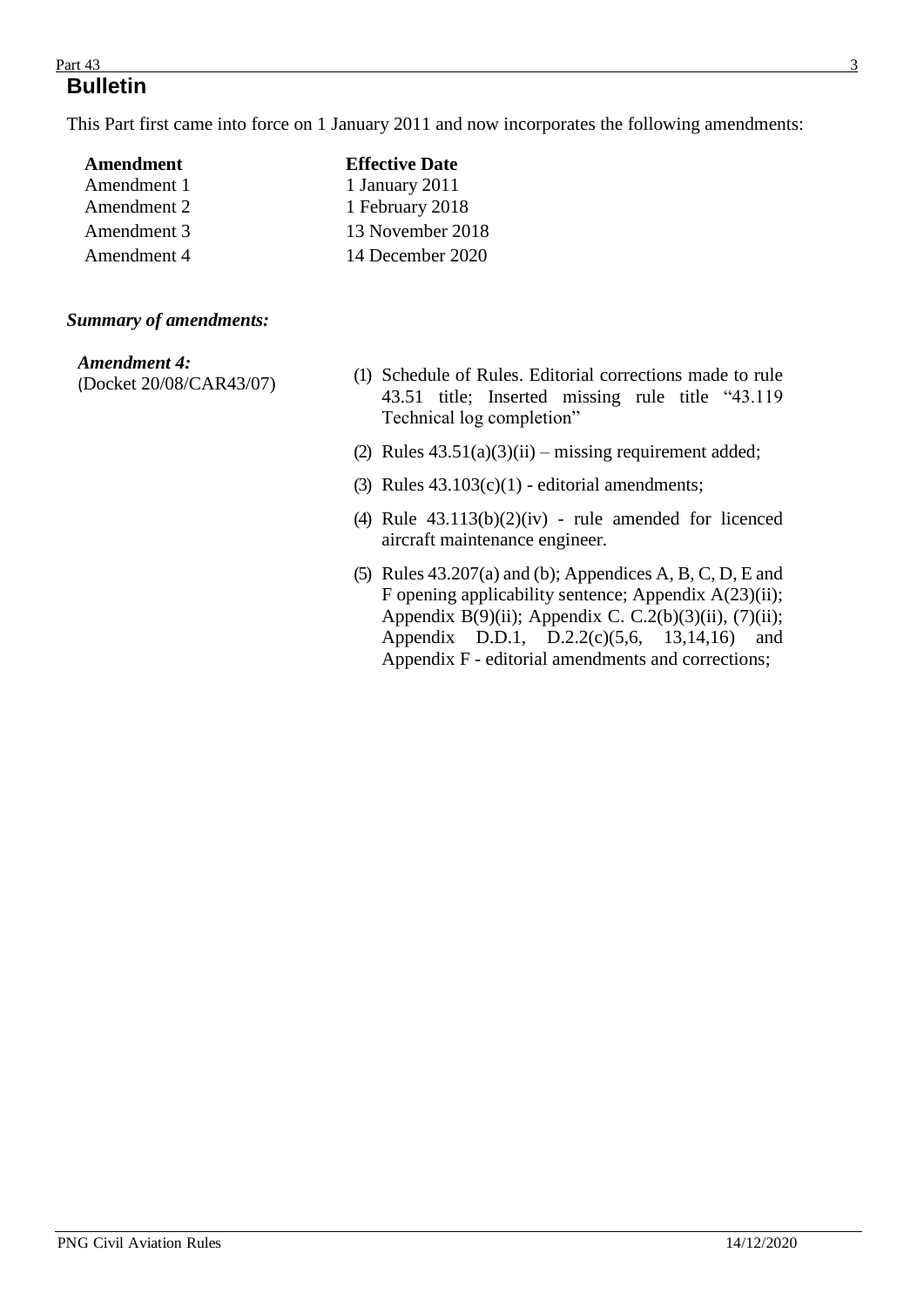# **Schedule of Rules**

| 43.1   |                                                                                  |  |
|--------|----------------------------------------------------------------------------------|--|
| 43.3   |                                                                                  |  |
| 43.5   |                                                                                  |  |
|        |                                                                                  |  |
| 43.51  |                                                                                  |  |
| 43.53  |                                                                                  |  |
| 43.55  |                                                                                  |  |
| 43.57  |                                                                                  |  |
| 43.59  |                                                                                  |  |
| 43.61  |                                                                                  |  |
| 43.63  |                                                                                  |  |
| 43.65  |                                                                                  |  |
| 43.66  |                                                                                  |  |
| 43.67  |                                                                                  |  |
| 43.68  |                                                                                  |  |
|        |                                                                                  |  |
|        |                                                                                  |  |
| 43.103 |                                                                                  |  |
| 43.105 |                                                                                  |  |
| 43.107 |                                                                                  |  |
| 43.109 |                                                                                  |  |
|        |                                                                                  |  |
|        |                                                                                  |  |
| 43.115 |                                                                                  |  |
| 43.117 |                                                                                  |  |
|        |                                                                                  |  |
|        |                                                                                  |  |
|        |                                                                                  |  |
|        |                                                                                  |  |
|        |                                                                                  |  |
|        |                                                                                  |  |
|        | Subpart E — Certifying Conformity Following Major Modification or Major Repair16 |  |
| 43.201 |                                                                                  |  |
|        |                                                                                  |  |
|        |                                                                                  |  |
|        |                                                                                  |  |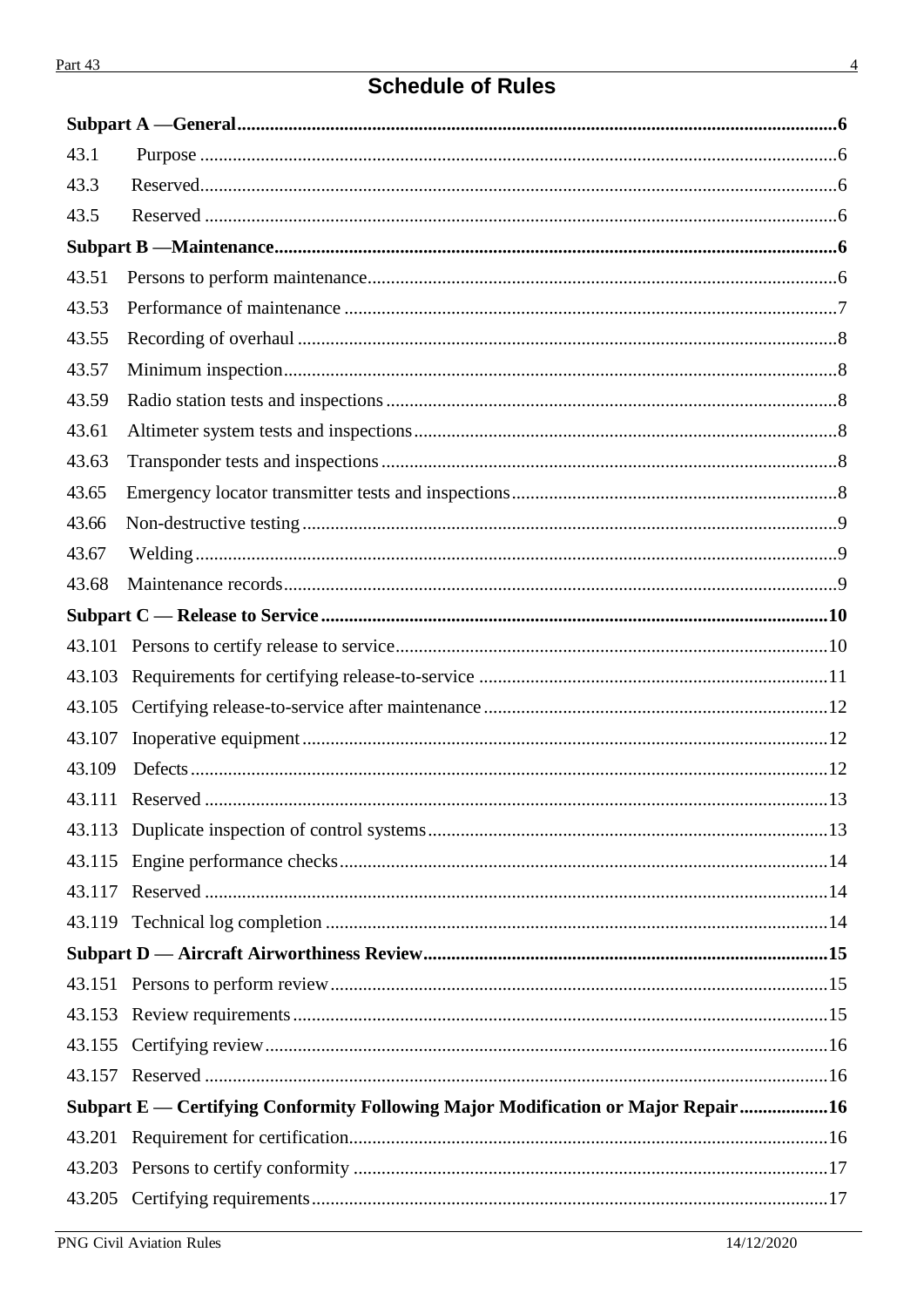| C.1   |                                                                                            |  |
|-------|--------------------------------------------------------------------------------------------|--|
| C.2   |                                                                                            |  |
|       |                                                                                            |  |
| D.1   |                                                                                            |  |
| D.2   |                                                                                            |  |
| D 2.1 |                                                                                            |  |
| D.2.2 |                                                                                            |  |
| D.2.3 | The automatic pressure altitude reporting equipment and ATC transponder system integration |  |
|       |                                                                                            |  |
| E.1   |                                                                                            |  |
| E.2   |                                                                                            |  |
| E.3   |                                                                                            |  |
| E.4   |                                                                                            |  |
| E.5   |                                                                                            |  |
| E.6   |                                                                                            |  |
| E.7   |                                                                                            |  |
| E.8   |                                                                                            |  |
| E.9   |                                                                                            |  |
| E.10  |                                                                                            |  |
| E11   |                                                                                            |  |
|       |                                                                                            |  |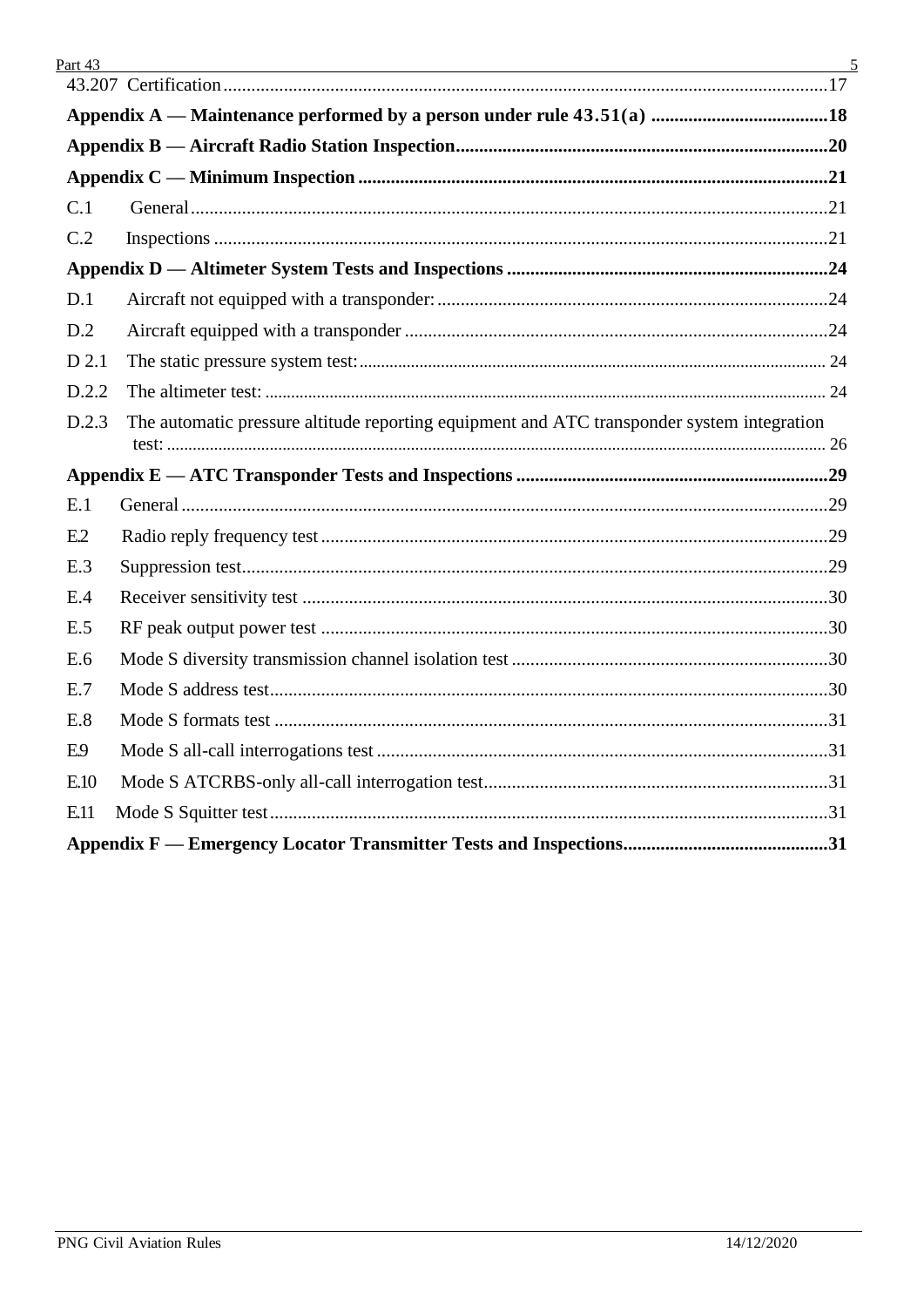## <span id="page-5-0"></span>**Subpart A —General**

#### <span id="page-5-1"></span>**43.1 Purpose**

This Part prescribes rules governing—

- (1) the maintenance of aircraft which are required by Part 91 to have an airworthiness certificate issued under Part 21, Subpart D; and
- (2) the release to service after maintenance of aircraft which are required by Part 91 to have an airworthiness certificate issued under Part 21, Subpart D; and
- (3) the maintenance, and the release to service after maintenance, of components to be fitted to aircraft which are required by Part 91 to have an airworthiness certificate issued under Part 21, Subpart D; and
- (4) the conduct of an airworthiness review.
- <span id="page-5-2"></span>**43.3 Reserved**
- <span id="page-5-3"></span>**43.5 Reserved**

### <span id="page-5-4"></span>**Subpart B —Maintenance**

#### <span id="page-5-5"></span>**43.51 Persons to perform maintenance**

- (a) Except as provided in paragraphs (b) and (c), a person must not perform maintenance on an aircraft or aircraft component unless that person—
	- (1) is authorised to perform the maintenance by the holder of an aircraft maintenance organisation certificate, issued with an appropriate rating in accordance with Part 145; or
	- (2) for the maintenance specified in Appendix A; holds
		- (i) a current pilot licence with an aircraft type rating for the aircraft issued in accordance with Part 61; or
		- (ii) a current aircraft maintenance engineer who holds a licence, rating or certificate issued in accordance with Part 66.
	- (3) for maintenance performed outside of Papua New Guinea-
		- (i) is authorised by the holder of a maintenance organisation certificate issued under Part 145; or
		- (ii) is authorised by the holder of a maintenance organisation certificate or approval issued by a recognised national aviation authority in the State where the maintenance is being performed.
	- (4) performs the maintenance under the direct supervision of an appropriate person referred to in paragraphs  $(a)(1)$  or $(a)(3)$ .
- (b) The holder of a maintenance organisation certificate must not grant an authorisation to a person under paragraph (a)(1) unless that person holds-
	- (1) a current aircraft maintenance engineer licence in an appropriate category and with an appropriate rating issued in accordance with Part 66; or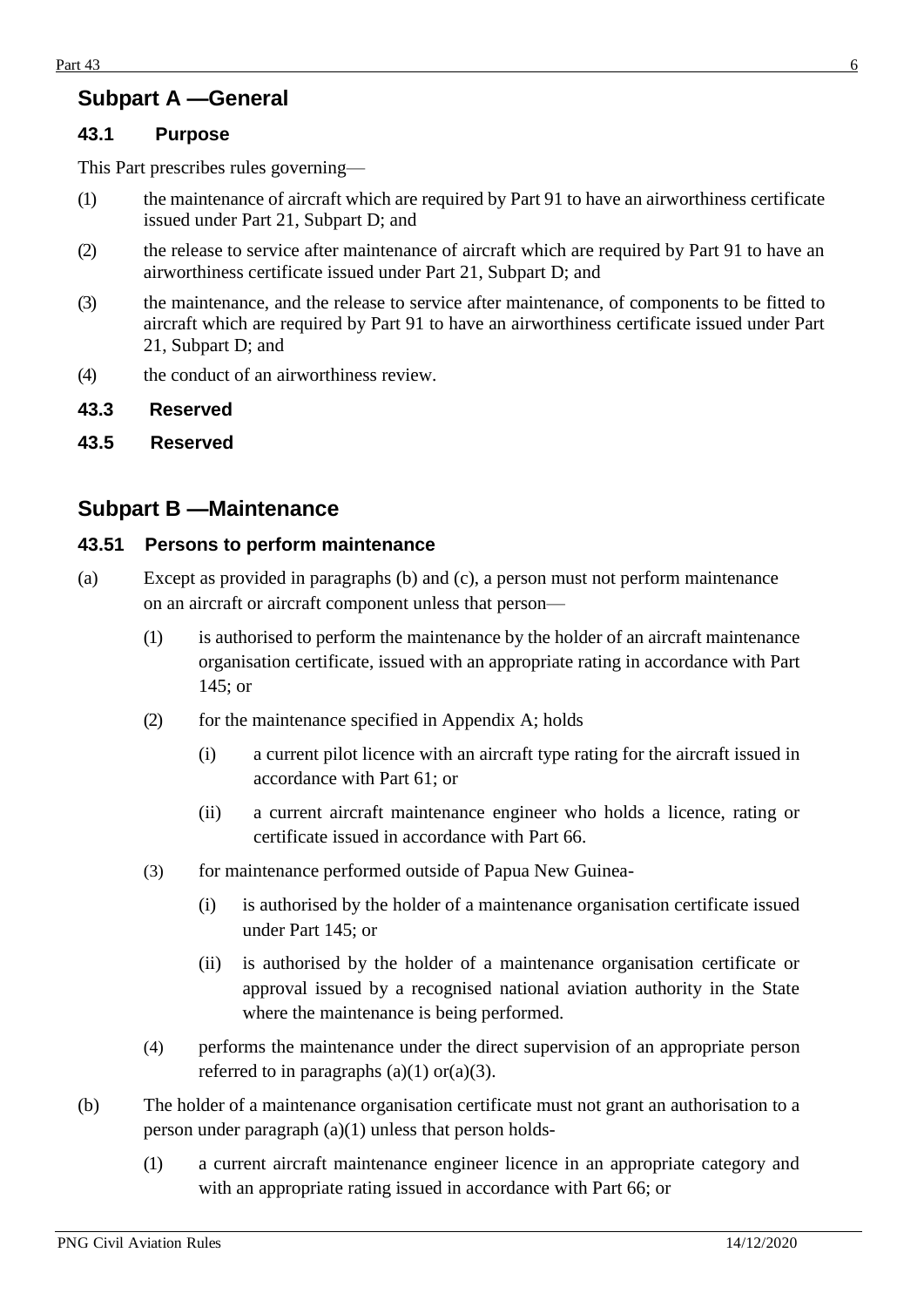- Part 43  $\overline{7}$ (2) holds a current aviation maintenance specialist certificate, with appropriate endorsement, issued in accordance with Part 66.
	- (c) A person referred to in paragraph  $(a)(2)$  must be appropriately trained and certified as competent by the holder of a maintenance organisation certificate issued under Part 145 to perform the maintenance on the aircraft type.
	- (d) The holder of a maintenance organisation certificate issued under Part 145 must not grant an authorisation to a person under paragraph  $(a)(3)(l)$  unless that person holds a current aircraft maintenance engineer licence in an appropriate category and with an appropriate rating issued in accordance with requirements equivalent to Part 66 by a recognized national aviation authority.
	- (e) A person authorized by a foreign maintenance organisation as provided for in paragraph  $(a)(3)$  must hold—
		- (1) a current aircraft maintenance engineer licence in an appropriate category and with an appropriate rating issued in accordance with requirements equivalent to Part 66 by a recognized national aviation authority; or
		- (2) qualifications and have experience acceptable to the Director for the maintenance to be performed.

### <span id="page-6-0"></span>**43.53 Performance of maintenance**

- (a) A person performing maintenance on an aircraft or component must—
	- (1) be familiar with the maintenance actions required for the continued airworthiness of that aircraft or component; and
	- (2) use adequate housing and facilities for the necessary disassembly, inspection, and reassembly of the aircraft or component; and
	- $(3)$  use—
		- (i) methods, techniques, and practices that are specified in the instructions for continued airworthiness issued for the aircraft or component; or
		- (ii) equivalent methods, techniques, and practices that are acceptable to the Director; and
	- (4) use materials, parts, and appliances in accordance with the requirements of Subpart I of Part 21; and
	- (5) use the tools, equipment, and test equipment necessary to ensure completion of the work in accordance with paragraph (3); and
	- (6) use the test equipment recommended by the manufacturer, or equivalent test equipment that provides the same capability for the person conducting the test to ensure that the equipment being tested is in airworthy condition; and
	- (7) if specified in the maintenance procedures, use the special test equipment recommended by the manufacturer or equivalent test equipment that is acceptable to the Director; and
	- (8) perform the maintenance so as to ensure that the aircraft or component meets every applicable airworthiness requirements; and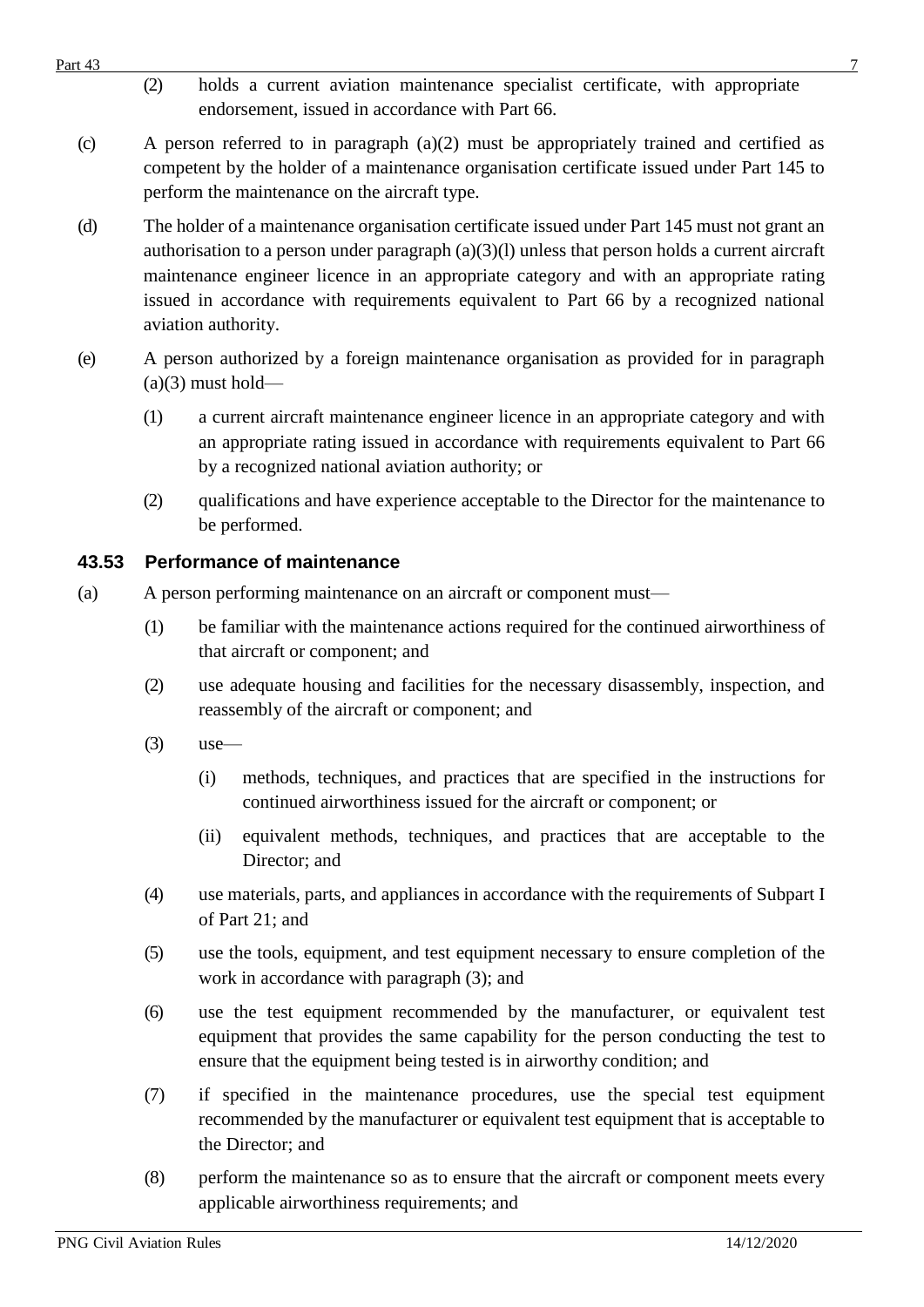- (9) on completion of the maintenance, ensure that the condition of the aircraft or component is satisfactory for release to service and is at least equal to its original or properly modified condition with regard to—
	- (i) aerodynamic function; and
	- (i) structural strength; and
	- (ii) resistance to vibration and deterioration; and
	- (iii) other qualities affecting airworthiness.
- (10) on completion of the maintenance, ensure that the aircraft or component is compliant with the applicable certification requirements for aircraft noise and engine emission.

#### <span id="page-7-0"></span>**43.55 Recording of overhaul**

A person must not state in any maintenance document entry required by any CAR that an aircraft, airframe, engine, propeller, or other aircraft component, has been overhauled unless it has been—

- (1) disassembled, cleaned, inspected and repaired as necessary, and reassembled, using methods and techniques acceptable to the Director; and
- (2) tested in accordance with standards or technical data approved by the Director.

#### <span id="page-7-1"></span>**43.57 Minimum inspection**

A person performing an aircraft inspection required by Part 91 must perform as a minimum the inspections listed in Appendix C.

#### <span id="page-7-2"></span>**43.59 Radio station tests and inspections**

A person performing an inspection of an aircraft radio station required by Part 91 must perform the tests and inspections listed in Appendix B.

#### <span id="page-7-3"></span>**43.61 Altimeter system tests and inspections**

A person performing an inspection of the altimeter system required by Part 91 must perform the tests and inspections listed in Appendix D.

#### <span id="page-7-4"></span>**43.63 Transponder tests and inspections**

A person performing an inspection of the transponder required by Part 91 must perform the tests and inspections listed in Appendix E.

#### <span id="page-7-5"></span>**43.65 Emergency locator transmitter tests and inspections**

A person performing a test and inspection of an emergency locator transmitter as required under Subpart F of Part 91 must perform the applicable tests and inspections specified in Appendix F.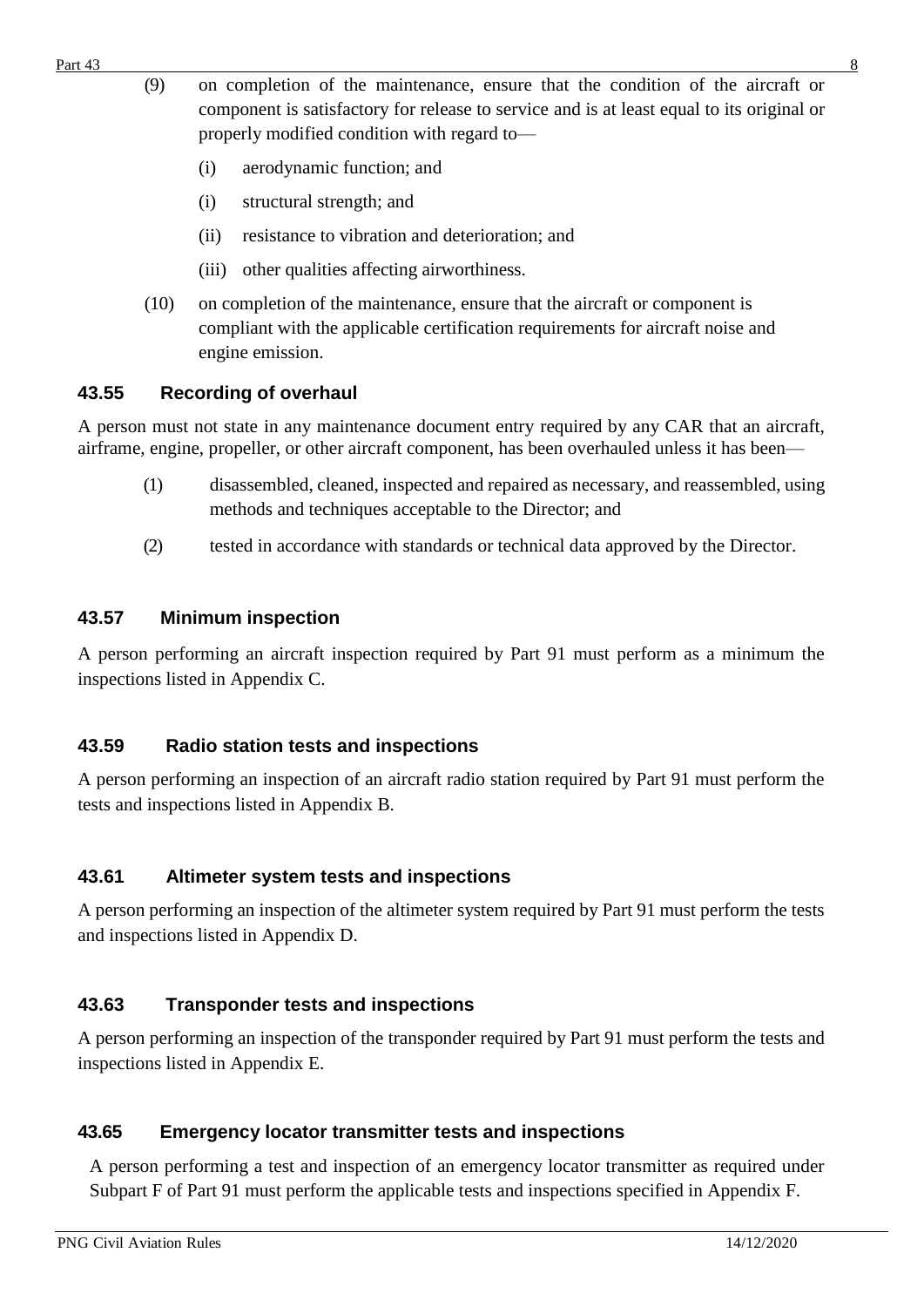#### <span id="page-8-0"></span>**43.66 Non-destructive testing**

- (a) A person performing maintenance on an aircraft or aircraft component where the applicable maintenance data requires a non-destructive test using fluorescent penetrant, magnetic particle, eddy current, ultrasonic or radiography methods must hold an aviation maintenance specialist certificate issued under Part 66 for the application of a specified NDT technique using specified equipment.
- (b) A person must perform non-destructive testing using appropriate methods, techniques and practices acceptable to the Director.

#### <span id="page-8-1"></span>**43.67 Welding**

- (a) A person performing maintenance on an aircraft or aircraft component where the applicable maintenance data requires welding to be performed must hold an aviation maintenance specialist certificate issued under Part 66 for the application of a specified welding technique using specified equipment.
- (b) A person must perform welding using appropriate methods, techniques and practices acceptable to the Director.

#### <span id="page-8-2"></span>**43.68 Maintenance records**

- (a) Except as provided in paragraph (b), a person performing maintenance on an aircraft or component must, on completion of the maintenance, record the following information in the appropriate maintenance logbook:
	- (1) details of the maintenance including, where applicable,
		- (i) the identity of any inspection carried out; and
		- (ii) a description of the work performed; and
		- (iii) the technical data used; and
		- (iv) the requirement for an operational flight check if the maintenance requires a flight check under rule43.103 $(a)(4)$ :
	- (2) if a component is removed or fitted during the maintenance—
		- (i) a description of the component; and
		- (ii) its part number and serial number, if any; and
		- (iii) the references to the applicable release documentation:
	- (3) details of any measurements or test results, including the results of any ground or air tests that have been performed as part of that maintenance:
	- (4) for altimeter system test and inspection, the date and maximum altitude to which the altimeter has been tested:
	- (5) if an AD is actioned as part of the maintenance,
		- (i) the AD number; and
		- (ii) the revision date; and
		- (iii) the means of compliance: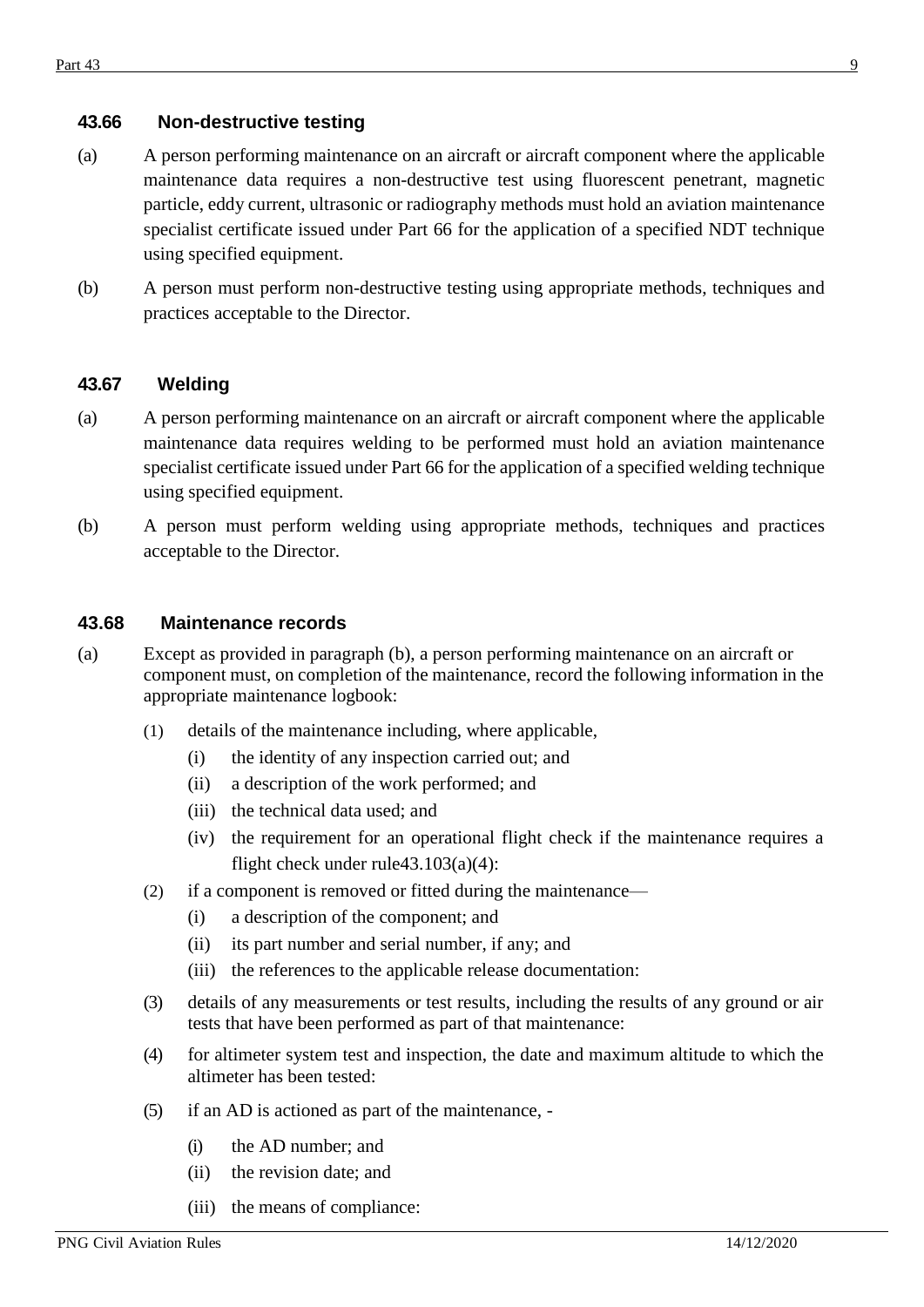- (6) the name and certificate number of the facility where the maintenance was carried out:
- (7) the reasons for performing the maintenance.
- (b) A person performing maintenance on an aircraft or a component may use associated worksheets to record the details of the maintenance performed if—
	- (1) a summary of maintenance performed is recorded in the appropriate maintenance logbook; and
	- (2) the worksheets are referenced in the summary of maintenance required under paragraph(b)(l).
- (c) A person performing maintenance on an aircraft to rectify a defect or to carry out an inspection that is entered in the technical log must on completion of the maintenance-
	- (1) record the completion of the maintenance in the technical log; and
	- (2) record the details required by paragraph (a) in the appropriate maintenance logbook; or
	- (3) if the maintenance logbook is not readily available, forward written details of the maintenance to the place where the maintenance logbooks are held by a means, where practicable, other than carriage in the aircraft on which the maintenance has been performed.
- (d) A person performing maintenance on an aircraft or a component must, after recording the details required by paragraphs (a) to (c), include the following information as part of the maintenance record:
	- (1) the person's name:
	- (2) the person's signature except if the maintenance logbook or worksheet is in electronic format:
	- (3) the person's licence number, certificate number or authorisation number issued by a Part 145 maintenance organisation:
	- (4) the date of completion of the maintenance.
- (e) The person required under any of paragraphs (a) to (d) to record the details of maintenance performed must record the details accurately and legibly in ink or by other permanent means in the English language.
- (e) Any alteration to, or erasure of, entries in a maintenance record must-
	- (1) be indicated by a single strike through of the original entry in such a manner that the original detail is still legible; and
	- (2) be certified by a person making the alteration or erasure.

# <span id="page-9-0"></span>**Subpart C — Release to Service**

### <span id="page-9-1"></span>**43.101 Persons to certify release to service**

- (a) A person must not certify an aircraft or aircraft component for release to service after maintenance unless that person—
	- (1) is authorised to certify such aircraft or components for release to service after maintenance by the holder of an aircraft maintenance organisation certificate issued with an appropriate rating in accordance with Part 145; or
	- (2) has performed the maintenance under rule  $43.51$  (a)(2); or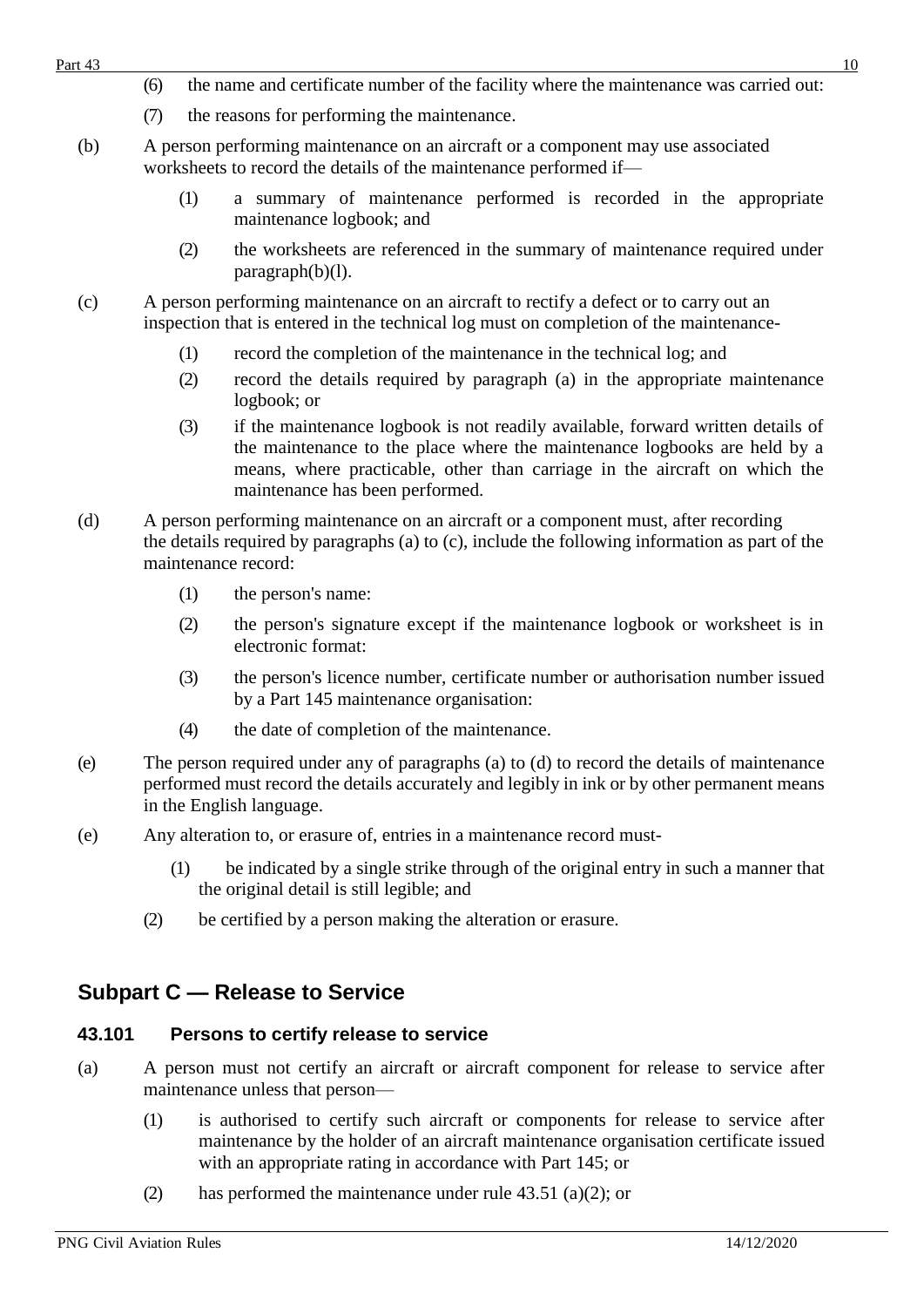- (3) for maintenance outside of Papua New Guinea is authorised to certify such aircraft or components for release to service after maintenance by-
	- (i) the holder of a maintenance organisation certificate issued under Part 145; or
	- (ii) the holder of a maintenance organisation certificate or approval issued by a recognised national aviation authority in the State where the maintenance is being performed.

#### <span id="page-10-0"></span>**43.103 Requirements for certifying release-to-service**

- (a) A person must not certify an aircraft or aircraft component for release to service after maintenance unless-
	- (1) the maintenance has been performed in accordance with this Part; and
	- (2) the person meets the requirements of rule 43.101; and
	- (3) in respect of that maintenance, the aircraft or aircraft component is fit for release to service; and
	- (4) if the aircraft has undergone maintenance that may have appreciably affected the flight characteristics or operation of the aircraft, -
		- (i) a satisfactory operational flight check has been carried out in accordance with rule 91.613 and the completion of the flight check is recorded in the aircraft maintenance logbook or worksheet, and the technical log; or
		- (iii) ground tests, inspections, or both, show conclusively that the maintenance has not appreciably changed the flight characteristics or substantially affected the flight operation of the aircraft and details of the ground tests and inspections, as the case may be, have been recorded in the aircraft maintenance logbook or worksheet; or
		- (iv) the release-to-service is for the purpose of performing the operational flight check required under paragraph a)(4)(i)
- (b) A person must not certify an aircraft or aircraft component for release to service after the performance of a major modification or a major repair unless-
	- (1) that person meets the requirements of rule 43.101; and
	- (2) the major modification or major repair has been certified for conformity with acceptable technical data in accordance with Subpart E; and
	- (3) in respect of that major modification or major repair, the aircraft or component is fit for release-to-service; and
	- (4) if the acceptable technical data under paragraph (b)(2) includes changes to the operating limitations or flight data in the aircraft flight manual, the changes have been incorporated into the flight manual.
- (c) The person responsible for certifying an aircraft for release-to-service under paragraph  $(a)(4)(iii)$  for the purpose of an operational flight check must record in the aircraft maintenance logbook or worksheet, and the technical log-
	- (1) the following statement of release-to- service: "*In respect of the recorded work, the aircraft is released-to-service for an operational flight check only*"*;* and
	- (2) adjacent to the statement of release-to-service-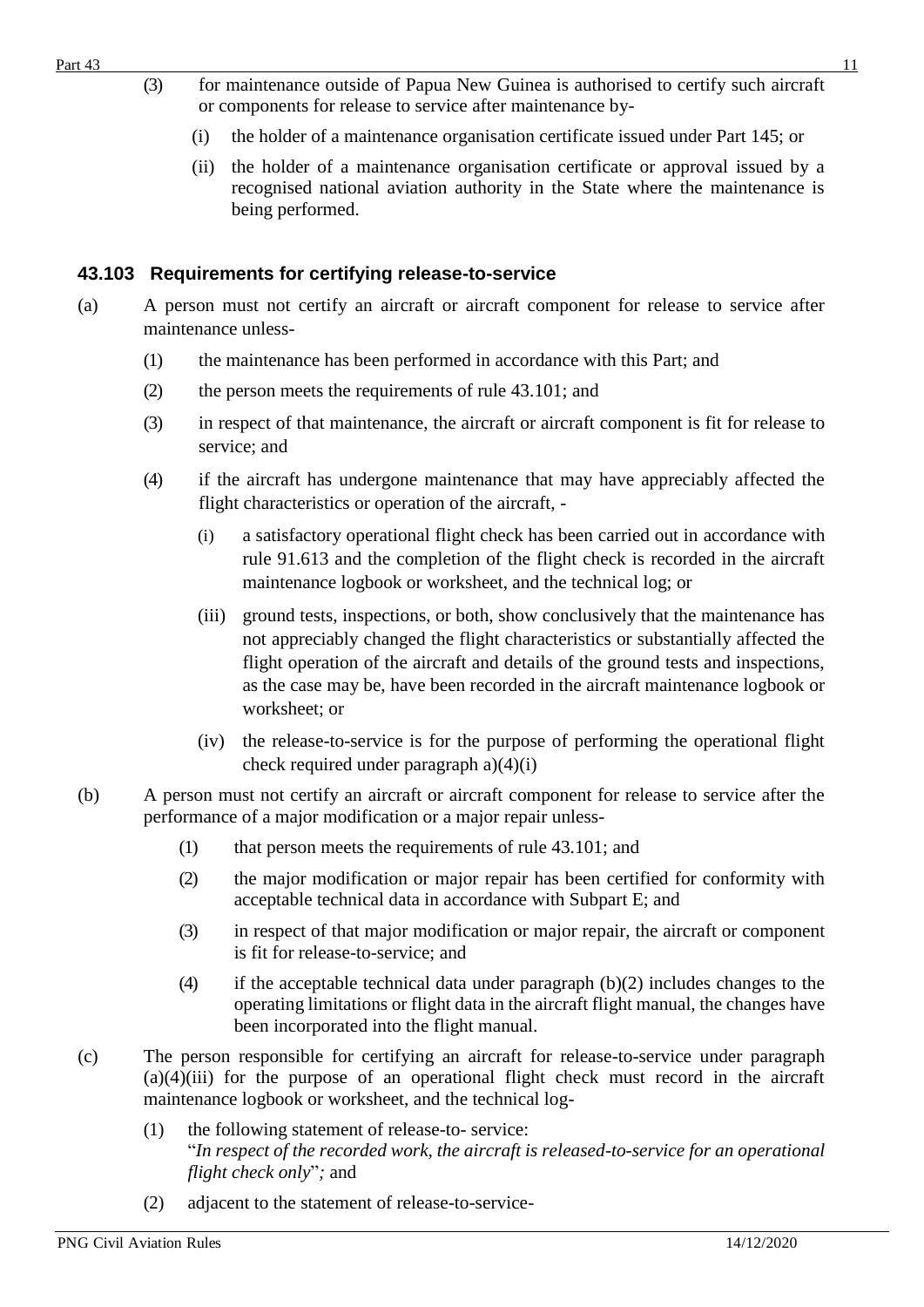- (i) the person's name; and
- (ii) the person's signature except if the maintenance logbook or work sheet is in electronic format; and
- (iii) the person's licence number, certificate number, or authorisation number issued by a Part 145 maintenance organisation; and
- (iv) the date of entry.

#### <span id="page-11-0"></span>**43.105 Certifying release-to-service after maintenance**

- (a) Except as required in paragraph (b), a person who certifies an aircraft or component for release to service after maintenance must record the following information in the appropriate maintenance logbook or worksheet, and the technical log as may be necessary, immediately adjacent to the details of the maintenance that is required to be recorded under rule 43.68—
	- (1) the person's name; and
	- (2) the person's signature except if the maintenance logbook or worksheet is in electronic format; and
	- (3) the person's licence number, certificate number, or authorisation number issued by a Part 145 maintenance organisation; and
	- (4) the date of entry; and
	- (5) the following statement of release-to-service if the maintenance logbook, worksheet, or technical log, as the case maybe, does not include a preformatted equivalent statement:

*"The maintenance recorded has been carried out in accordance with the requirements of Papua New Guinea Civil Aviation Rule Part 43 and in respect of that maintenance the (aircraft)* \* *(component)* \* *is released to service ".* \*delete as applicable

- (b) If a component is not installed on, or allocated to, an aircraft, the person certifying the component for release to service must certify the release-to-service on—
	- (1) an Authorised Release Certificate for a component that is to be released outside the Part 145 maintenance organisation under which the person who is certifying the release to service is exercising that privilege; or
	- (2) an Authorised Release Certificate or a Serviceable Tag for a component that is to be released for use within the Part 145 maintenance organisation under which the person who is certifying the release to service is exercising that privilege.

#### <span id="page-11-1"></span>**43.107 Inoperative equipment**

A person who certifies an aircraft or component for release to service that includes inoperative instruments or equipment that are permitted to be inoperative under Part 91.537 must, before signing the statement of release-to-service as required under rule 43.105-

- (1) list the inoperative equipment in the technical log; and
- (2) place a placard on each inoperative instrument and on or adjacent to the cockpit controls of each item of inoperative equipment, marking each item *Inoperative.*

#### <span id="page-11-2"></span>**43.109 Defects**

If a person who is responsible under this Part for certifying an aircraft or component for release-toservice does not release the aircraft or component to service because a defect has not been cleared, that person must before further flight of the aircraft—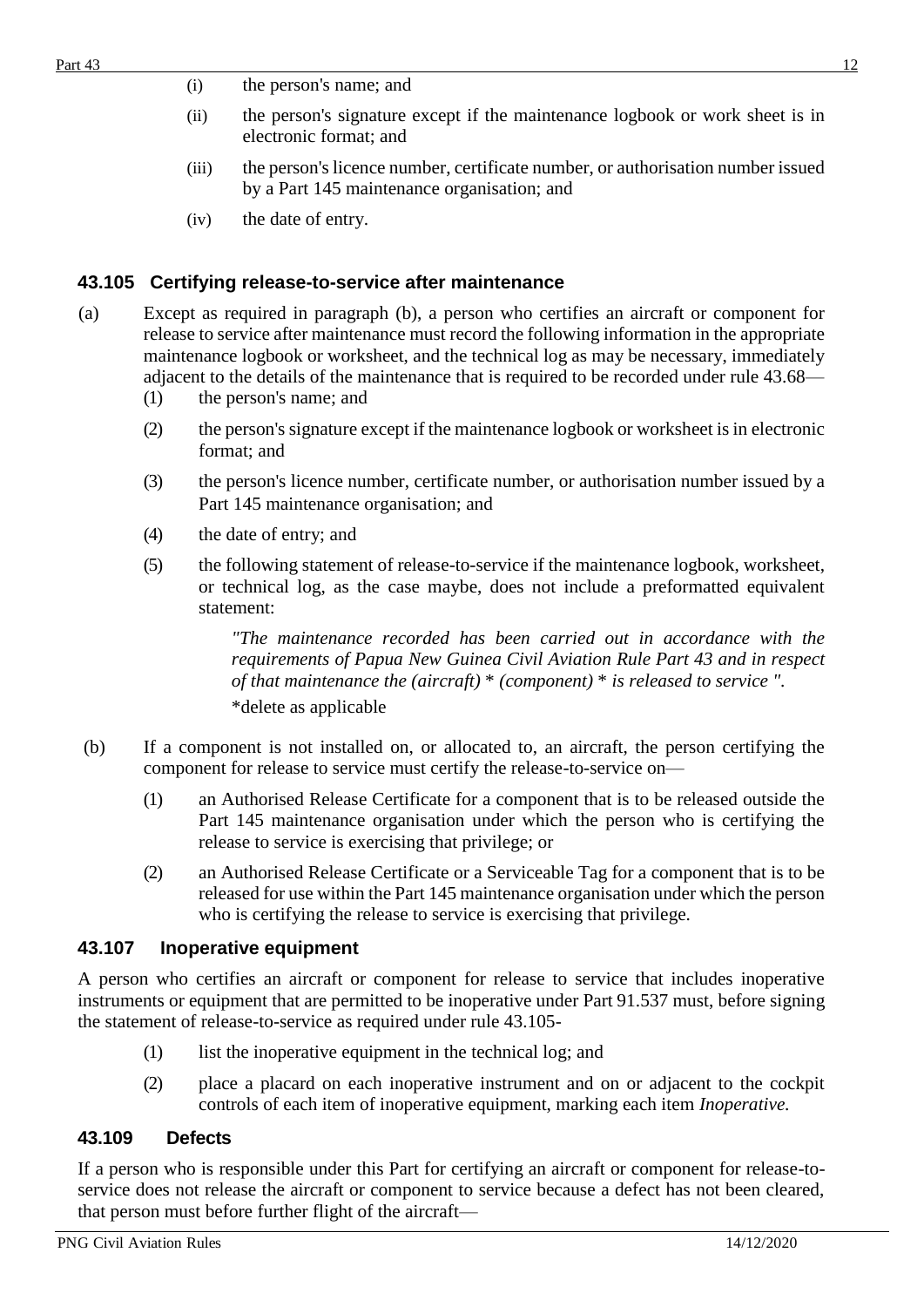- (1) enter the details of the defect in the technical log; and
- (2) if practicable, ensure that defect is entered in the appropriate maintenance logbook; and
- (3) adjacent to the details of the defect that person may have entered under paragraph (1) and (2) enter -
	- (i) his or her name and signature; and
	- (ii) his or her licence number, certificate number, or authorisation number issued by a Part 145 maintenance organization; and
	- (iii) the date of entry.

#### <span id="page-12-0"></span>**43.111 Reserved**

#### <span id="page-12-1"></span>**43.113 Duplicate inspection of control systems**

- (a) A person must not certify an aircraft or component for release-to-service after the initial assembly, subsequent disturbance, or adjustment of any part of an aircraft control system or component control system unless-
	- (1) the applicable requirements of Subpart C have been complied with; and
	- (2) a duplicate safety inspection has been carried out to ensure that-
		- (i) the control system of the aircraft or the component, as the case maybe, functions correctly; and
		- (ii) in respect of the maintenance that has been performed, the control system is assembled correctly and every required locking mechanism is in place; and
	- (3) the certification and signatures required by paragraphs (c) and (d) have been completed.
- (b) The duplicate safety inspection required by paragraph  $(a)(2)$  must be carried out by-
	- (1) a person who meets the requirement of rule 43.101 to certify the aircraft or component for release-to-service; and
	- (2) another person who is nominated by the person specified in paragraph  $(b)(1)$  and has adequate training, knowledge and experience to carry out the safety inspection, and who holds-
		- (i) a current aircraft maintenance engineer licence issued in accordance with Part 66; or
		- (ii) a current aviation maintenance specialist certificate issued in accordance with Part 66; or
		- (iii) a current pilot licence with a rating on the aircraft type issued in accordance with Part 61; or
		- (iv) a current authorisation issued by the holder of a maintenance organisation certificate issued in accordance with Part 145 who holds an aircraft engineer licence; or
		- (v) a current appropriate maintenance engineer licence or approval issued under the appropriate authority of an ICAO Contracting State.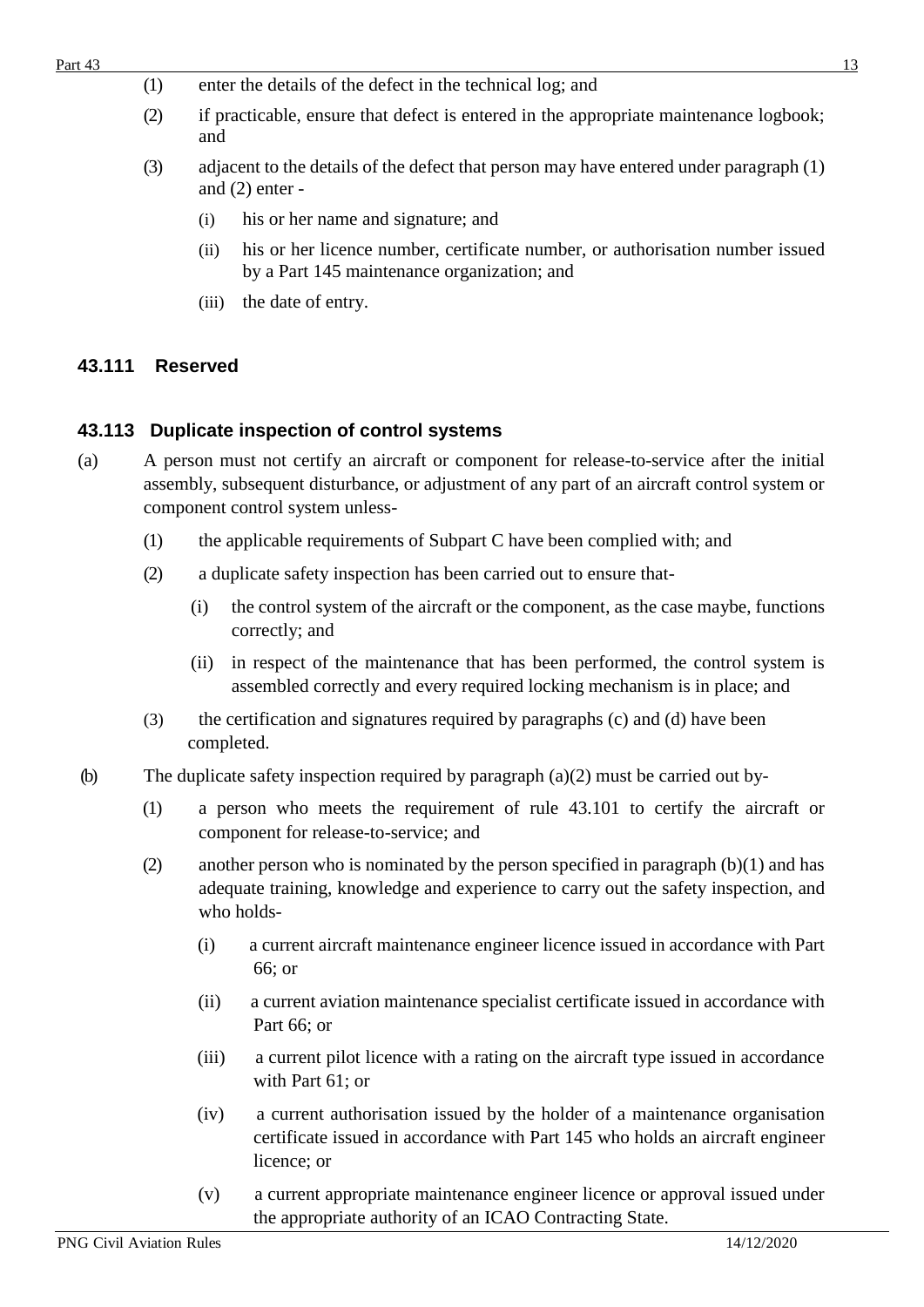- Part  $43$  14 (c) The person specified in paragraph  $(b)(1)$  must enter in the appropriate maintenance logbook or worksheet-
	- (1) the identification of the control system that has been inspected; and
	- (2) the detail scope and extent of the safety inspection that has been carried out; and
	- (3) the following statement-

*"We certify that a duplicate safety inspection has been carried out and the identified control system of the aircraft/component functions correctly, and in respect of the maintenance performed, the control system is assembled and locked correctly. "*

- (d) The following details of each person specified in paragraph  $(b)(1)$  and  $(b)(2)$  must be entered in the maintenance logbook or worksheet adjacent to the statement required under  $paragraph(c)(3)$ :
	- (1) the name of each person:
	- (2) the signature of each person except if the maintenance logbook or worksheet is in electronic format:
	- (3) the licence number, certificate number, or authorisation number issued by a Part 145 maintenance organization, for each person:
	- (4) the date of entry.

#### <span id="page-13-0"></span>**43.115 Engine performance checks**

- (a) Except as provided in paragraph (b), a person must not certify an aircraft for release-toservice after the following maintenance activities unless an engine performance check has been performed in accordance with the aircraft manufacturer's recommendations:
	- (1) an engine change:
	- (2) a propeller change:
	- (3) any other maintenance if the aircraft manufacturer recommends an engine performance check after the maintenance.
- (b) A person who certifies an aircraft for release-to- service after an engine performance check that is required in paragraph (a) must ensure that the following information is recorded in the appropriate maintenance logbook or worksheet:
	- (1) the ambient conditions of temperature and atmospheric pressure:
	- (2) the details of the results of the engine performance check.

#### <span id="page-13-1"></span>**43.117 Reserved**

#### <span id="page-13-2"></span>**43.119 Technical log completion**

A person must not certify an aircraft or aircraft component for release to service in an aircraft technical log unless each applicable section of the technical log is completed, including details of any deferred rectification.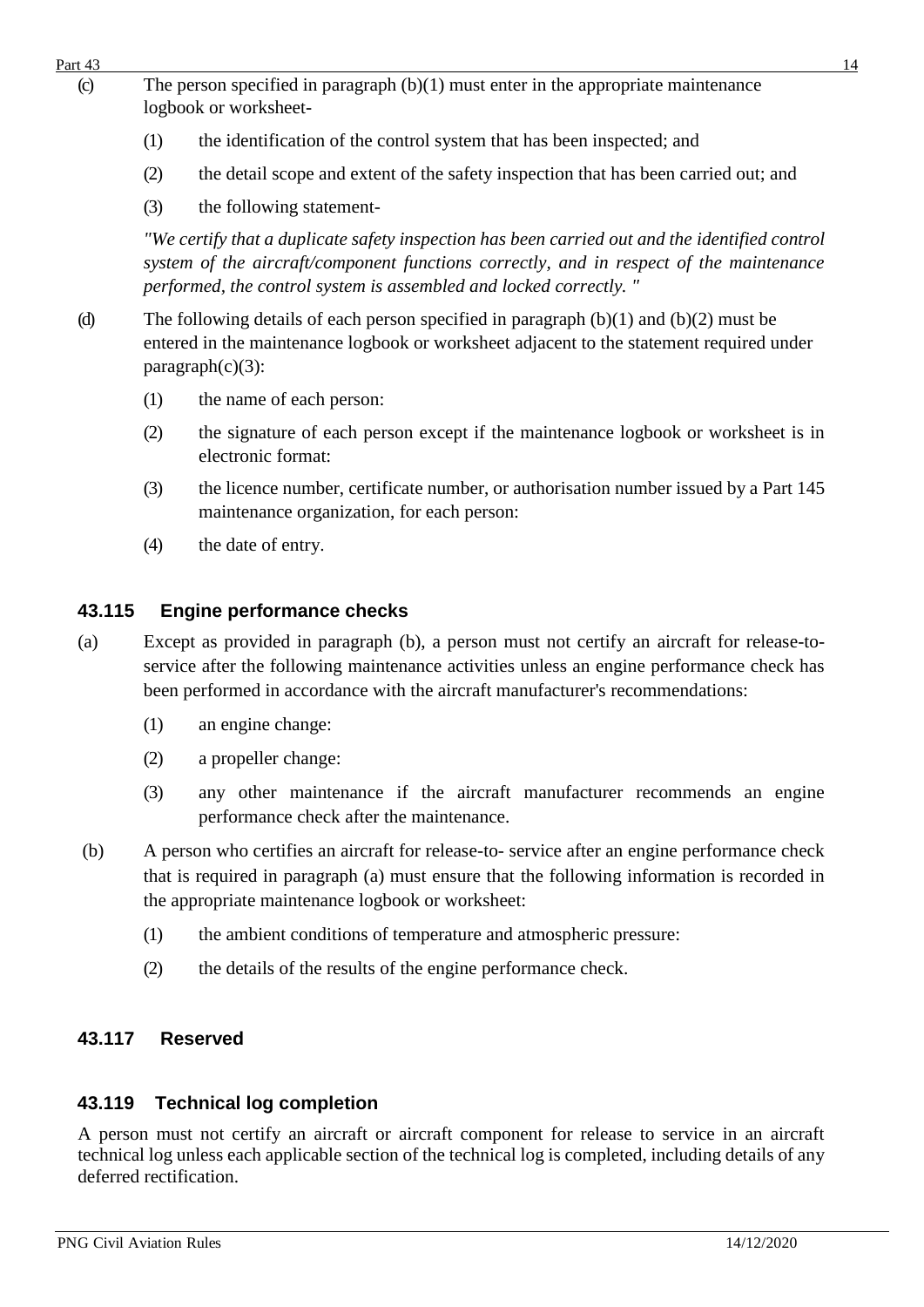### <span id="page-14-0"></span>**Subpart D — Aircraft Airworthiness Review**

#### <span id="page-14-1"></span>**43.151 Persons to perform review**

A person must not perform an aircraft airworthiness review unless they hold an inspection authorisation issued under Part 66.

#### <span id="page-14-2"></span>**43.153 Review requirements**

- (a) Except as provided in paragraph (b), a person performing an aircraft airworthiness review must, within the 30-day period immediately before certifying that the review has been completed—
	- (1) check that the aircraft conforms to its type certificate data sheet or equivalent type data acceptable to the Director; and
	- (2) check that every instrument and item of equipment required under Subpart F of Part 91 is fitted; and
	- (3) check that since the last aircraft airworthiness review or inspection for issue of an airworthiness certificate-
		- (i) every modification and repair has been correctly recorded and certified for release to service referencing the applicable technical data listed in Appendix C to Part 21; and
		- (ii) all due maintenance specified in the applicable maintenance programme has been correctly recorded and certified for release to service; and
		- (iii) every airworthiness directive relevant to the aircraft type and its installed components has been assessed and certified as being "embodied", "found embodied", or "not applicable" that the reason is stated; and
		- (iv) every repetitive airworthiness directive that is repetitive is recorded in the repetitive section of the appropriate maintenance logbook; and
		- (v) every defect recorded in the technical log has been rectified and the aircraft released to service or the defective instruments and equipment are recorded in the technical log and placarded as inoperative if they are permitted to be inoperative under rule 91.537; and
		- (vi) (vi) every applicable release to service has been completed and certified in accordance with Subpart C; and
		- (vii) the recorded weight and balance data in the aircraft logbook reflects any changes to the aircraft's weight and balance and that the recorded weight and balance data is within the published weight and balance limitations for the aircraft; and
		- (viii) the flight manual, including every applicable supplement, is the current version for the aircraft in its existing state; and
	- (4) check that the overall and finite life of each lifed component is recorded and is within the limits laid down in the applicable manufacturer's document and, if practicable, verify serial numbers by physical inspection; and
	- (5) perform a general condition inspection of the aircraft.
- (b) The requirements in paragraph (a)(1) and (a)(3)(i) do not apply to an aircraft issued with a special category airworthiness certificate under Subpart D of Part 21.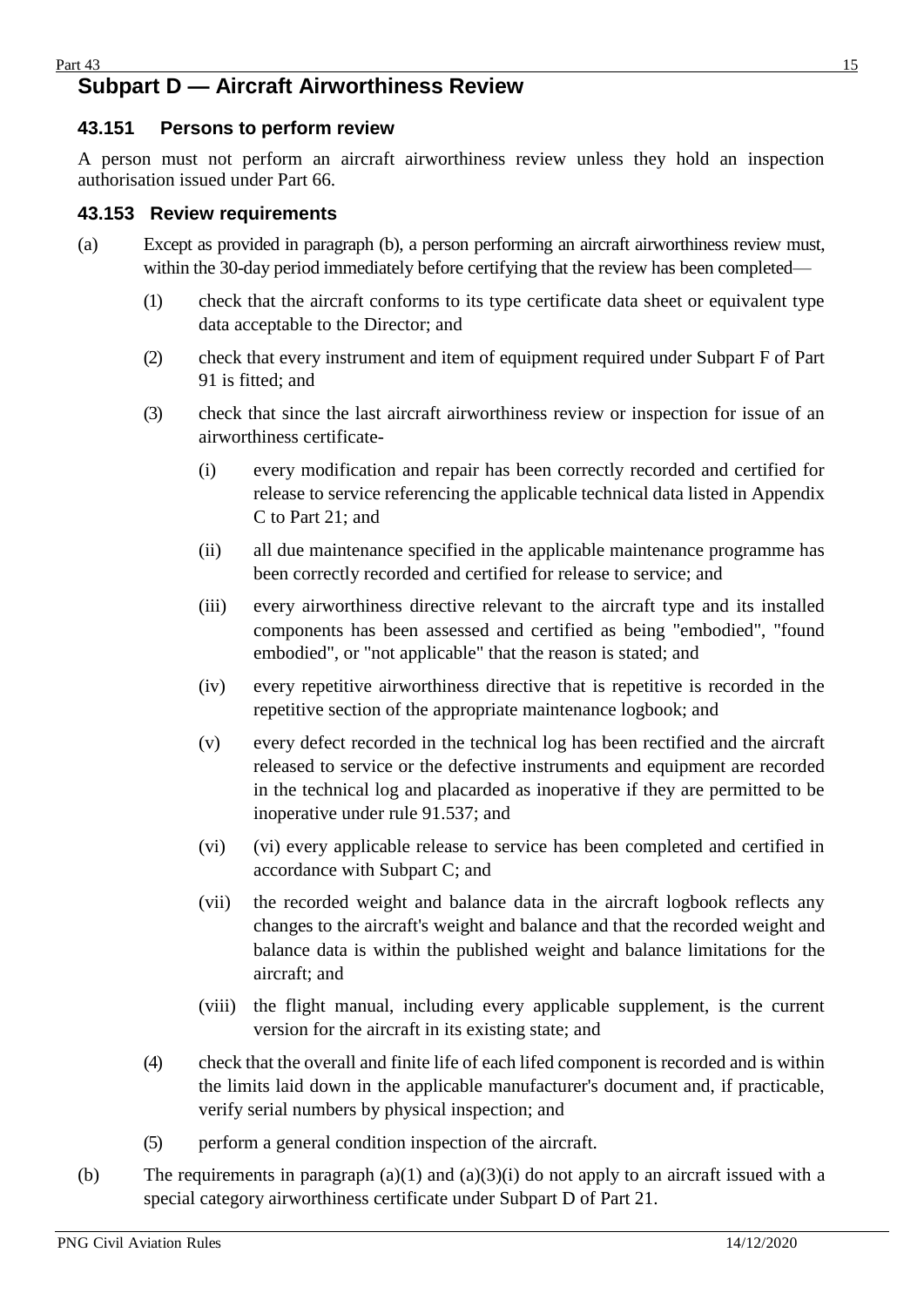#### <span id="page-15-0"></span>Part 43 **16** 16

#### **43.155 Certifying review**

- (a) Subject to paragraph (b), a person who performs and certifies an aircraft airworthiness review must on completion of the review—
	- (1) certify that the review has been completed by entering the following statement in the appropriate maintenance logbook:

*"I hereby certify that an airworthiness review has been carried out on this aircraft and that the current requirements of the Papua New Guinea Civil Aviation Rules 43.153(a) have been complied with";* and

- (2) adjacent to that statement, enter:
	- (i) the person's name; and
	- (ii) the person's signature, except if the maintenance logbook is in electronic format; and
	- (iii) the person's inspection authorisation number, and
	- (iv) the date that the review was completed; and
- (3) in accordance with paragraph (c), enter the due date for the next airworthiness review in the appropriate section of the aircraft technical log;
- (4) forward a report of the review to the Director in a form acceptable to the Director-
	- (i) within 7 days from the date of completing and certifying the review in accordance with paragraphs  $(a)(1)$  and  $(a)(2)$ ; or
	- (ii) if the review is not completed and certified in accordance with paragraphs  $(a)(1)$  and  $(a)(2)$ , within 7 days from the expiry of the 30-day period specified in rule 43.153(a) for completing the review.
- (b) Except for instruments and equipment that are permitted to be inoperative in accordance with rule 91.537, a person who performs an aircraft airworthiness review must not certify the review as being complete unless every defect has been rectified and the aircraft certified for release-to-service in accordance with Subpart C.
- (c) The due date for the next aircraft airworthiness review must not be more than 1 year after the date the review is certified under paragraph (a).

#### <span id="page-15-1"></span>**43.157 Reserved**

# <span id="page-15-2"></span>**Subpart E — Certifying Conformity Following Major Modification or Major Repair**

#### <span id="page-15-3"></span>**43.201 Requirement for certification**

Before an aircraft that is issued with a standard or restricted category airworthiness certificate under Subpart D of Part 21 can be released to service following major modification or major repair, certification for conformity with acceptable technical data in accordance with the requirements of this subpart is required.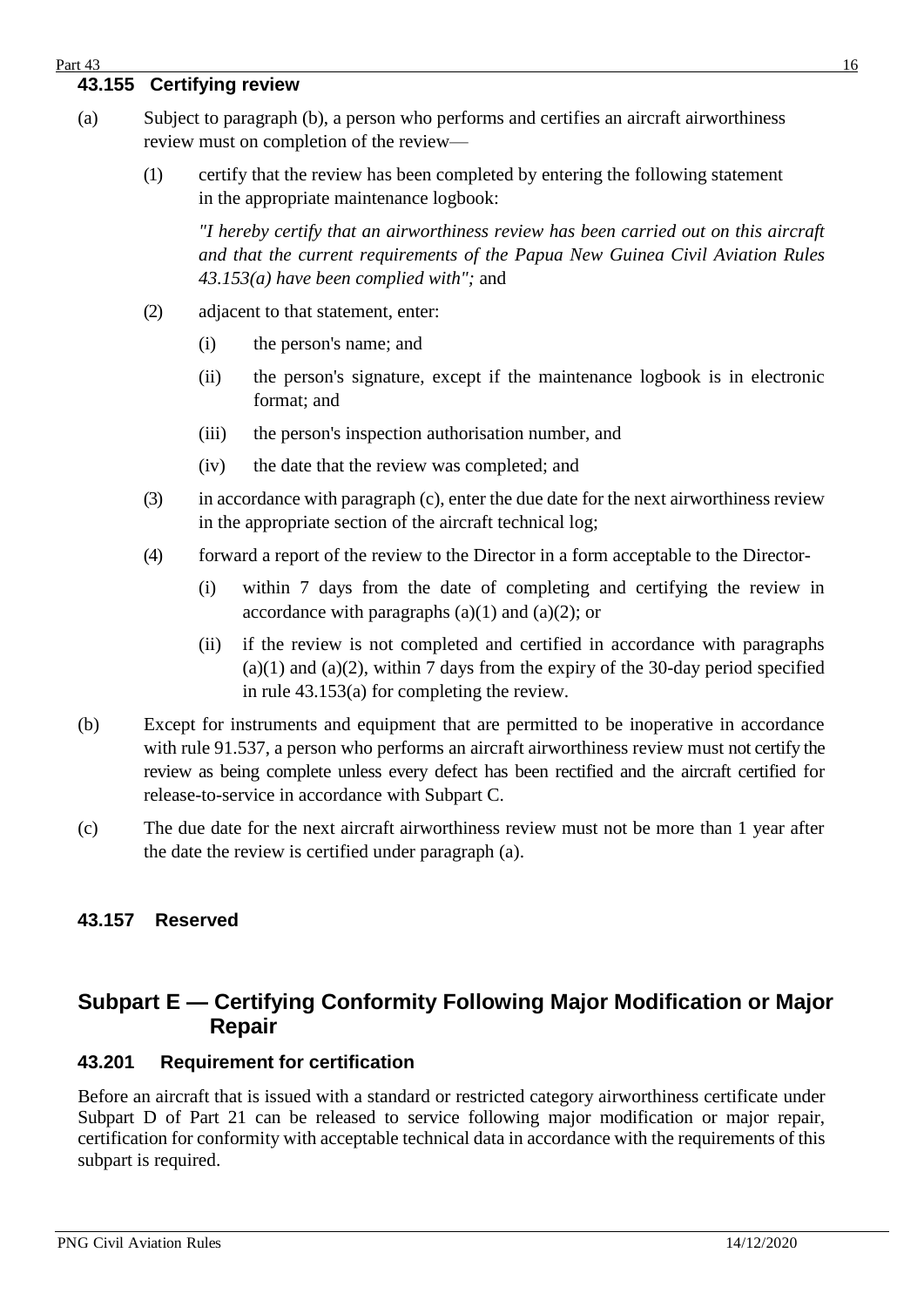#### <span id="page-16-0"></span>**43.203 Persons to certify conformity**

- (a) A person must not certify that an aircraft or component conforms to acceptable technical data following a major modification or a major repair unless that person—
	- (1) holds a certificate of inspection authorisation issued in accordance with Subpart E of Part 66; or
	- (2) holds an authorisation, issued by the holder of a Part 145 maintenance organisation certificate, to certify conformity of the aircraft or component; or
	- (3) is authorised by the manufacturer of the aircraft or component to certify conformity of the aircraft or component.
- (b) For the grant of an authorisation under paragraph (a)(2), the holder of a Part 145 maintenance organisation certificate must establish that the holder has received formal training in type design at least equivalent to that required for the issue of an inspection authorisation under Part 66.

#### <span id="page-16-1"></span>**43.205 Certifying requirements**

A person certifying conformity of an aircraft or aircraft component following a major modification or a major repair must before be certifying to that effect, ensure that the modification or repair conforms to the applicable technical data acceptable to, or approved by, the Director.

#### <span id="page-16-2"></span>**43.207 Certification**

- (a) A person who certifies that an aircraft or aircraft component conforms to the applicable technical data required by rule 43.205 following a major modification or a major repair must complete form CA 337 and provide the holder of the certificate of registration for the aircraft with a copy of the completed form.
- (b) A person who certifies conformity on a form CA 337 must forward a copy of the completed form to the Director within seven days of the completion of the certification.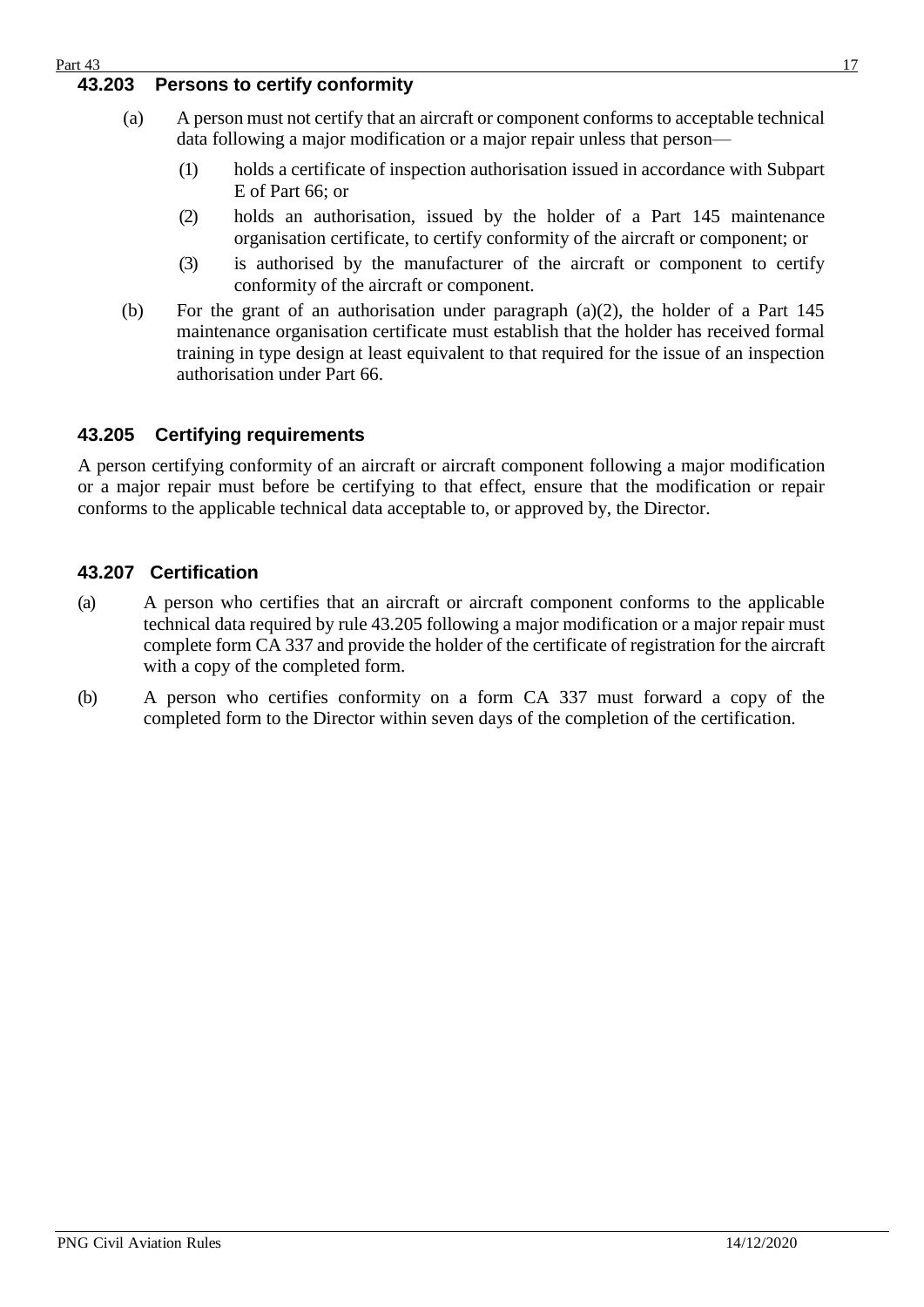#### <span id="page-17-0"></span>Part  $43$  18 **Appendix A — Maintenance performed by a person under rule 43.51(a)**

The following aircraft maintenance maybe performed by a person under rule 43.51(a):

- (1) replacement of landing gear wheels or tail skid shoes:
- (2) servicing of landing gear wheel bearings, such as cleaning and greasing:
- (3) replacement of defective safety wiring or cotter pins:
- (4) greasing and lubrication that does not require disassembly other than removal of access panels, fairings, or cowls:
- (5) simple or temporary fabric patch repairs where—
	- (i) the repair is not applied to any flying control surface; and
	- (ii) the repair does not require the removal of any control surface or structural parts; and
	- (iii) the repair does not involve restringing or rib stitching:
- (6) restoration of damaged or worn decorative coatings and application of preservative or protective material to components, provided the work does not involve—
	- (i) removal or disassembly of any primary structure; or
	- (ii) disturbance of any operating system; or
	- (iii) the restoration, preservation, or protection of a control surface; or
	- (iv) a significant repaint of the aircraft:
- (7) simple or temporary repairs to fairings, non-structural cover plates and cowlings if there is no change to contour that would interfere with proper airflow:
- (8) replacement of any cowling not requiring removal of the propeller or disconnection of any flight control:
- (9) replacement of side windows of non-pressurised aircraft, provided the work does not interfere with the structure or any operating system:
- (10) replacement of seat belts and harnesses:
- (11) replacement of the aircraft battery and check of fluid level and specific gravity:
- (12) replacement of fuses and lights:
- (13) removal and replacement of piston engine spark plugs and cleaning and setting spark plug gaps:
- (14) removal and replacement of turbine engine igniters:
- (15) replacement of any hose connections except hydraulic connections:
- (16) replacement of pre-fabricated fuel lines:
- (17) removal and replacement of brake pads:
- (18) replenishment and replacement of engine oil:
- (19) replacement and cleaning of fuel, oil, and air strainers and filters:
- (20) GPS equipment maintenance including—
	- (i) the installation and removal of GPS receivers if the receiver has quick disconnect capabilities, any subsequent test requirements are built in to the receiver, and the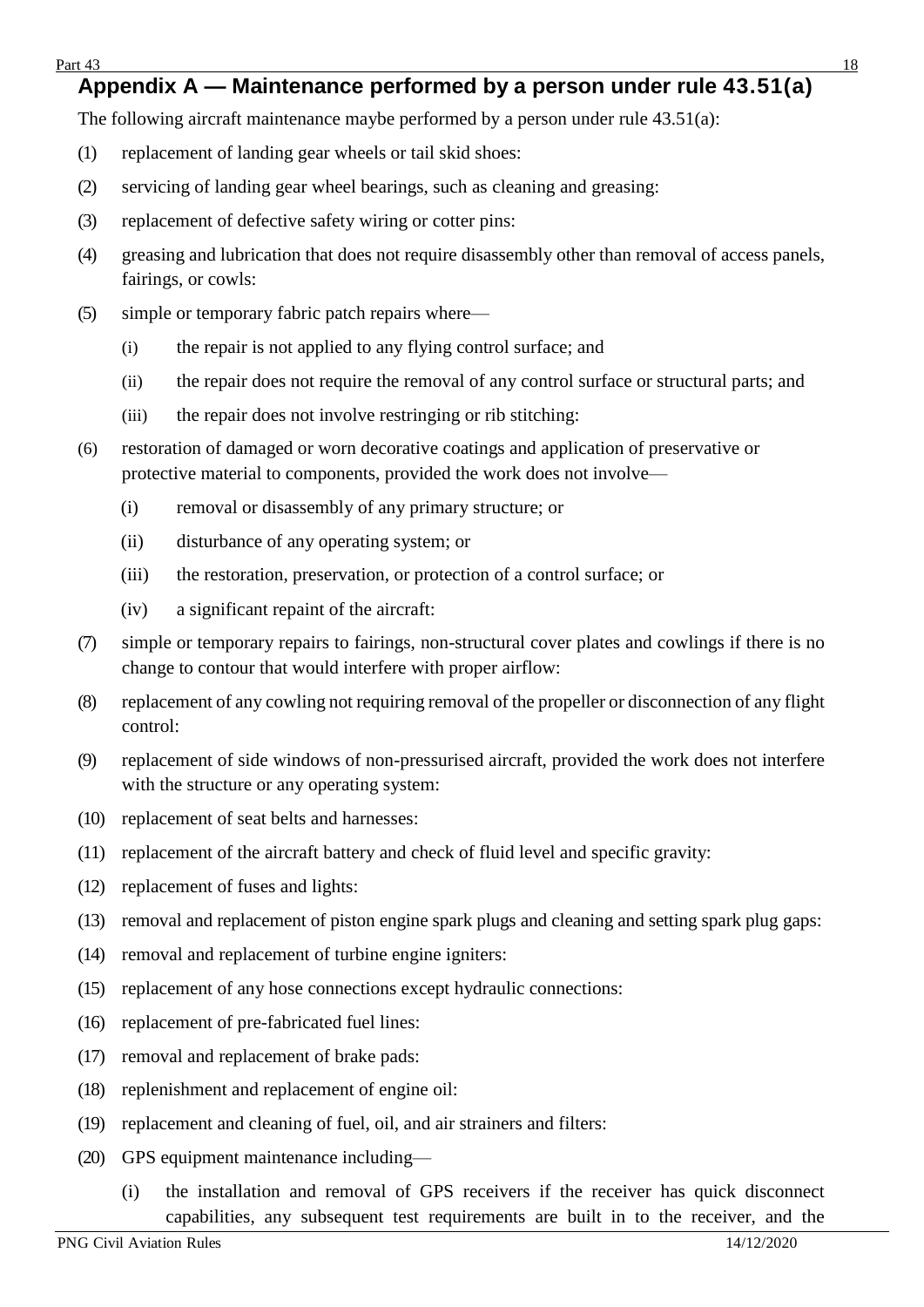applicable information for the installation and removal of the equipment is immediately available; and

- (ii) the routine updating of GPS receiver database information:
- (21) replenishment of hydraulic fluid in hydraulic reservoirs:
- (22) inspection of chip detector plugs if there are documented manufacturer or company instructions available to the person carrying out the inspection:
- (23) compressor washing if—
	- (i) the installation of the wash equipment does not require the disassembly of any primary engine control system; and
	- (ii) the applicable information for the washing is immediately available and includes the applicable information for the washing is immediately available and includes procedures for the installation and removal of any wash equipment and the safe operation of the engine during the wash runs and any necessary drying runs; and
	- (iii) a second person is present throughout the process.
- (24) installation and removal of seats, doors, and role equipment if—
	- (i) the configuration of the aircraft with the particular equipment installed or removed has been approved; and
	- (ii) the aircraft flight manual incorporates the necessary information for the safe operation of the aircraft with the equipment installed or removed, including weight and balance data for each configuration; and
	- (iii) the applicable information for the installation and removal of the equipment is immediately available; and
	- (iv) no special tooling, special equipment, or subsequent inspection is required:
- (25) the completion of repetitive airworthiness directive inspections between scheduled inspections if—
	- (i) no special tooling or special equipment is required; and
	- (ii) any conditions stated in the airworthiness directive can be complied with:
- (26) operating the self-test function on an emergency locator transmitter:
- (27) deferral of defects relating to inoperative instruments and equipment if the aircraft can be operated with inoperative instruments and equipment in accordance with rule 91.537:
- (28) the performance of routine maintenance that is intended by the aircraft manufacturer to be performed by a pilot provided no special tooling or equipment is required:
- (29) pulling and collaring of circuit breakers:
- (30) bird strike inspections by pilots, and where evidence of damage is found, an inspection by a Licensed Aircraft Maintenance Engineer is required.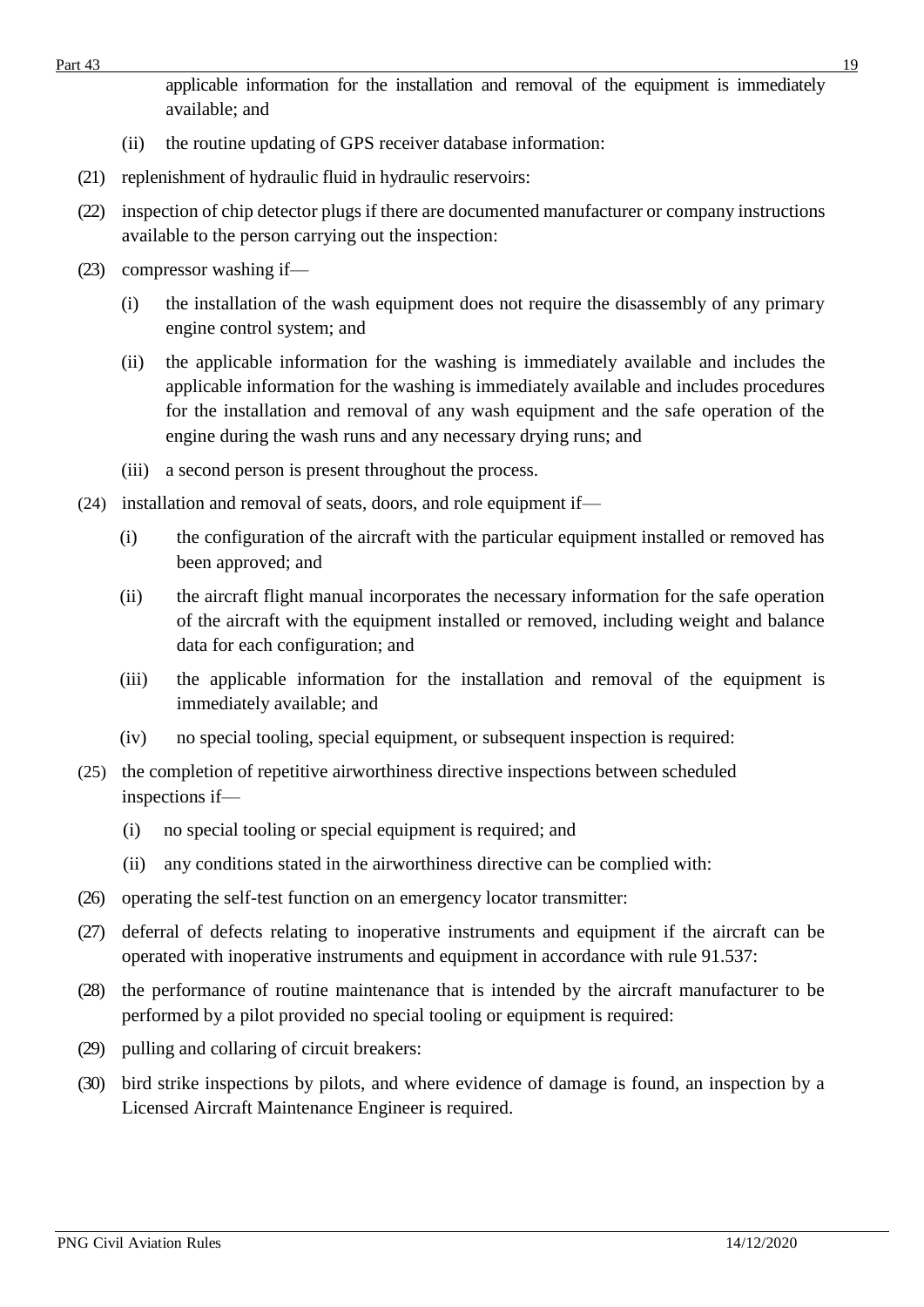# <span id="page-19-0"></span>**Appendix B — Aircraft Radio Station Inspection**

Each person performing the inspection required by rule 43.59 must—

- (1) examine the maintenance records for service history and compliance with the applicable maintenance rules; and
- (2) inspect the bonding of mounting racks and shock mounts for corrosion and security; and
- (3) check that the VSWR of the transmission lines and aerials is less than 3:1 for the following:
	- (i) VHF Comm:
	- (ii) HF Comm (T/R to antenna coupler):
	- (iii) DME:
	- (iv) ELT; and
- (4) check that the system channeling is correct for the following:
	- (i) VHF Comm:
	- (ii) HF Comm (T/R to antenna coupler):
	- (iii) ILS:
	- (iv) VOR:
	- (v) DME; and
- (5) inspect and test the VHF Comm system to ensure that the performance of the system is acceptable during normal operation; and
- (6) inspect and test the HF Comm system to ensure that—
	- (i) the antenna integrity and insulation resistance is acceptable; and
	- (ii) the performance of the system is acceptable during normal operation; and
- (7) inspect and test the operation of ADF including—
	- (i) testing the sense antenna for integrity and insulation resistance; and (ii) testing the audio function; and
- (8) inspect and test the operation of ILS receivers with a field test set, including—
	- (i) testing flag warnings for modulation failure, centreline and glide path accuracies, sense, and course widths; and
	- (ii) testing the audio function; and
- (9) inspect and test the operation of VOR with a field test set, including—
	- (i) testing flag warnings for modulation failure; and
	- (iii) omni-radial resolving, and radio magnetic indicators, accuracy at 30° intervals; and
	- (iv) carrying out  $\pm 1^{\circ}$  test for freedom of meter movement, sense, and course width; and
	- (v) testing the audio function; and
- (10) inspect and test the operation of the marker receiver with a field test set including—
	- (i) testing operations of 400, 1300 and 3000 Hz tones and associated lamps; and
	- (ii) where fitted, operation of hi/lo sensitivity; and
- (11) inspect and test the operation of DME with a field test set, including—
	- (i) testing range accuracy and ground speed readings; and
	- (ii) testing the audio function.
- (12) inspect and test the GPS/VOR coupling to the autopilot.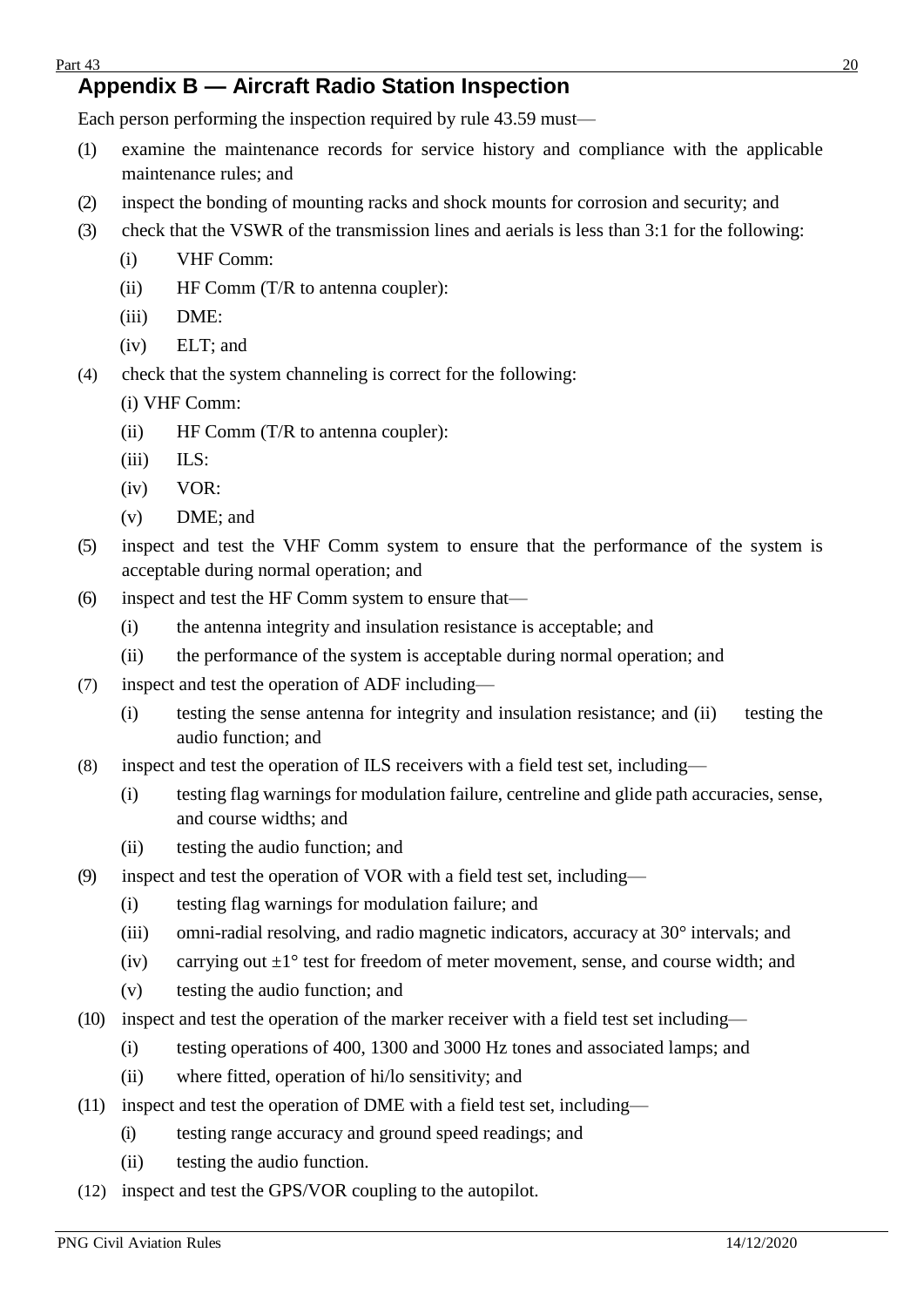## <span id="page-20-0"></span>**Appendix C — Minimum Inspection**

This appendix applies to the requirements referred to in rule 43.57.

#### <span id="page-20-1"></span>**C.1 General**

- (a) The aircraft and its components shall first be thoroughly cleaned.
- (b) The inspection shall be a thorough functional and visual check of the designated system, component, assembly, or installation.
- (c) The inspection shall be conducted with all applicable inspection panels, access doors, cowls, and detachable fairings and fillets, removed.

#### <span id="page-20-2"></span>**C.2 Inspections**

- (a) All items shall be inspected for general condition that includes, as applicable, the following:
	- (1) correct operation, full and free movement in the correct sense:
	- (2) correct rigging, alignment, and tension:
	- (3) appropriate lubrication:
	- (4) correct fluid quantities or levels:
	- (5) correct gaseous pressures:
	- (6) security and cleanliness:
	- (7) legibility and correctness of markings and placards:
	- (8) wear within acceptable limits:
	- (9) no loose or missing fasteners:
	- (10) vents free from obstruction:
	- (11) correct clearance:
	- (12) bonding straps correctly positioned, undamaged, and secure:
	- (13) freedom from excessive—
		- (i) leakage; and
		- (ii) corrosion or deterioration of protective treatments; and
		- (iii) cracks and disbonds; and
		- (iv) deformation, scoring, chafing, flat spots, and fraying; and
		- (v) obstruction or other obvious damage; and
		- (vi) burning, arcing, or heat damage.
- (b) The following items shall be inspected using the following criteria and the general inspection criteria contained in paragraph(a):
	- (1) the components of the fuselage and hull group including—
		- (i) fabric and skin for deterioration, distortion, and other evidence of failure, and defective or insecure attachment of fittings; and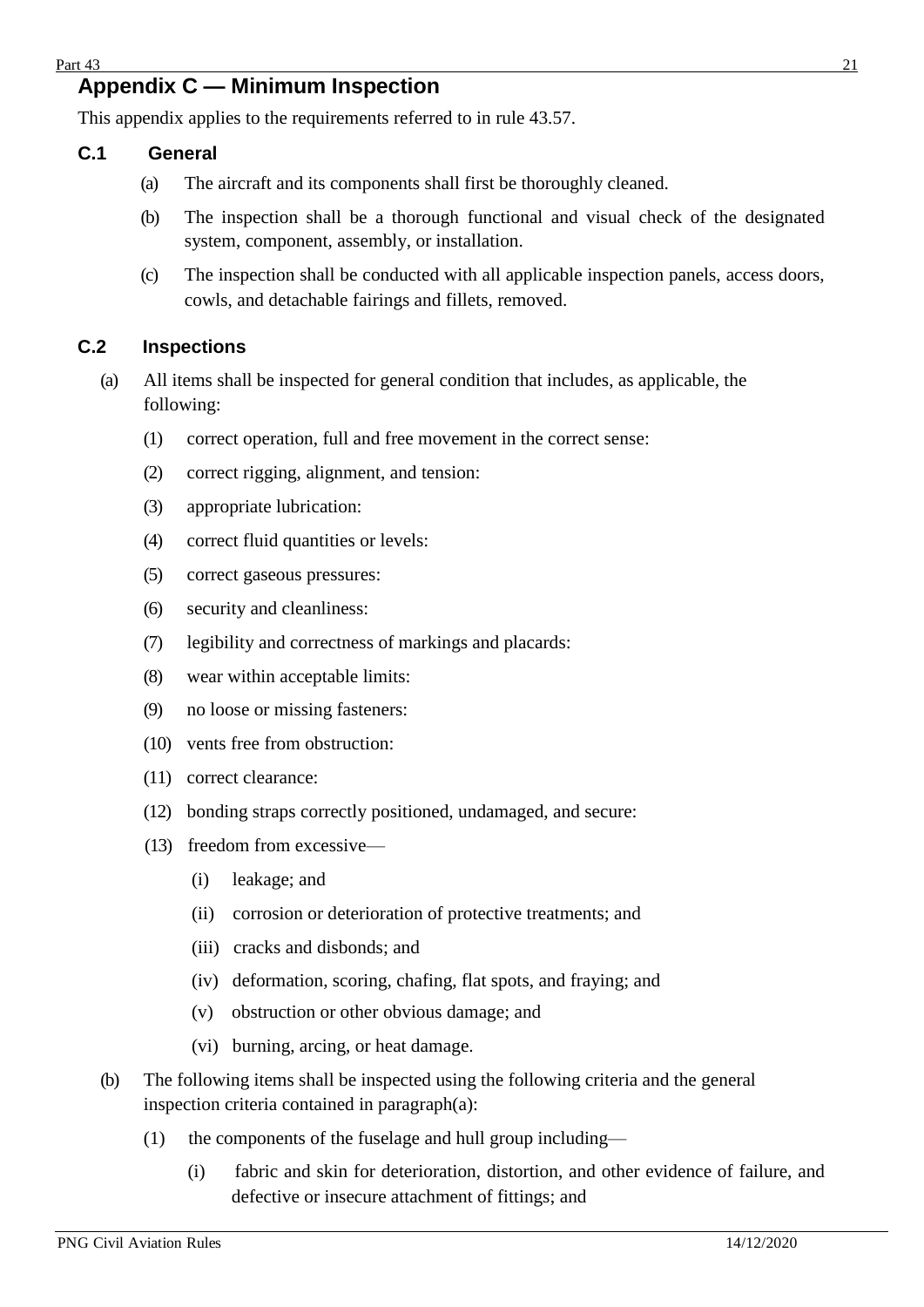- (ii) systems and components for improper installation, apparent defects, and unsatisfactory operation:
- (2) the components of the cabin and cockpit group including—
	- (i) cabin and cockpit generally for uncleanliness and loose equipment that might foul the controls; and
	- (ii) cabin heating systems for sources of carbon monoxide contamination; and
	- (iii) seats and safety belts for poor condition, apparent defects, and security of adjustment devices; and
	- (iv) windows and windshields for deterioration and breakage; and
	- (v) instruments for poor condition, mounting, marking and, where practicable, improper operation; and
	- (vi) flight and engine controls for improper installation and improper operation; and
	- (vii) batteries for improper installation and improper charge; and
	- (viii) emergency exits for improper operation; and
	- (ix) all systems for improper installation, poor general condition, apparent or obvious defects, and insecurity of attachment:
- (3) the components of the engine and nacelle group including—
	- (i) the engine section for visual evidence of excessive oil, fuel, or hydraulic leaks, and sources of such leaks; and
	- (ii) studs and nuts for improper torqueing or obvious looseness, and obvious defects; and
	- (iii) the engine for metal particles or foreign matter on screens and sump drain plugs and if there is weak cylinder compression, for improper internal condition and improper internal tolerances; and
	- (iv) engine mounts for cracks and looseness of mount to engine and airframe; and
	- (v) flexible vibration dampeners for poor condition and deterioration; and
	- (vi) engine controls for defects, improper travel, and improper safety; and
	- (vii) lines, hoses, and clamps for leaks, improper condition, and looseness; and
	- (viii) exhaust stacks for cracks, defects, and improper attachment; and
	- (ix) accessories for apparent defects and insecurity of mounting; and
	- (x) all systems for improper installation, poor general condition, defects, and insecure attachments; and
	- (xi) cowlings for cracks and defects:
- (4) the components of the landing gear group including—
	- (i) all units for poor condition and insecurity of attachment; and
	- (ii) linkages, trusses, and members for undue or excessive wear, fatigue, and distortion; and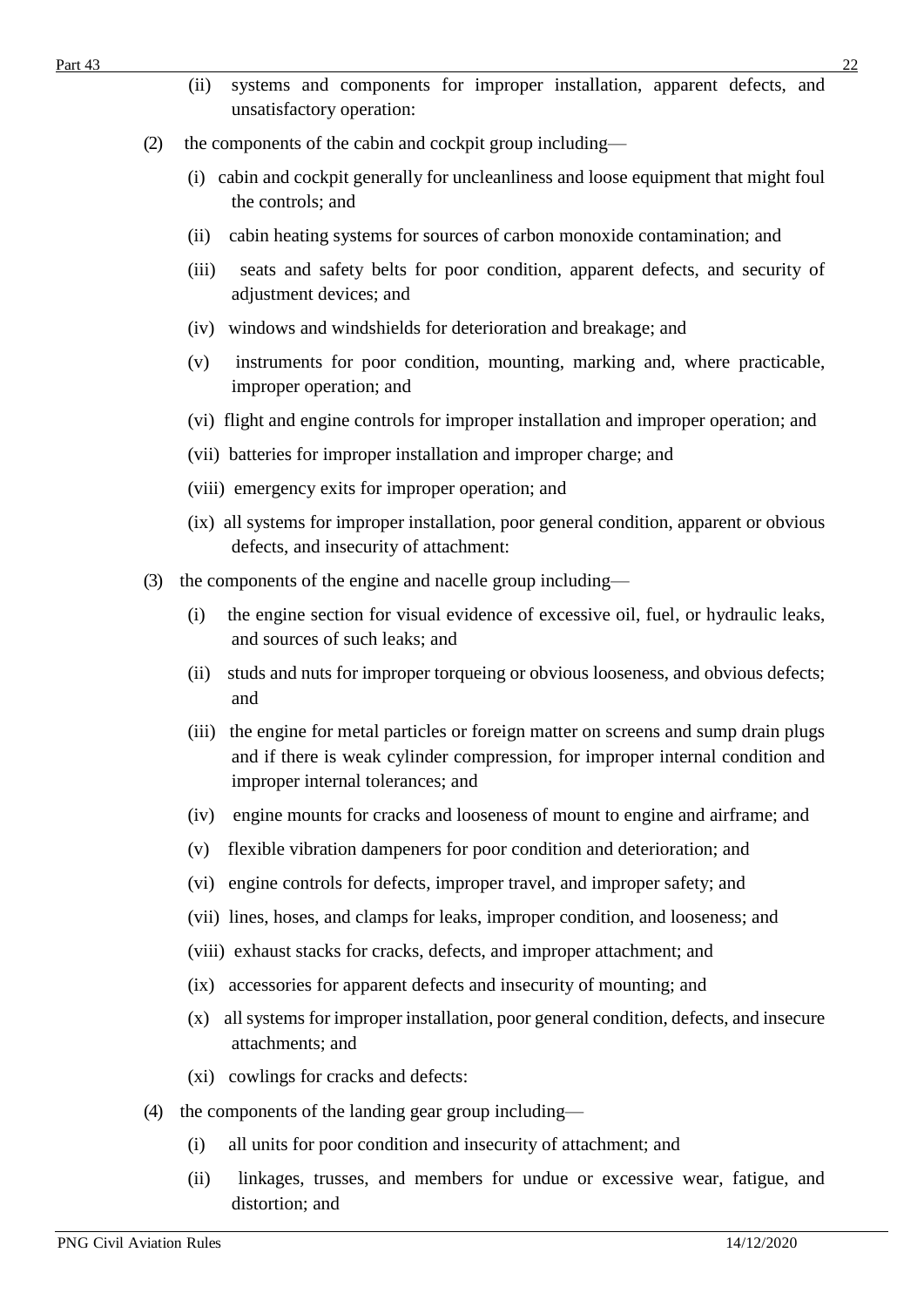- (iv) the retracting and locking mechanism for improper operation; and
- (v) hydraulic lines for leakage; and
- (vi) the electrical system for chafing and improper operation of switches; and
- (vii) wheels for cracks, defects, and condition of bearings; and
- (viii) tyres for wear and cuts; and
- (ix) brakes for improper adjustment; and
- (x) floats and skis for apparent or obvious defects and insecurity of attachment:
- (5) all components of the wing and centre section assembly for poor general condition, fabric or skin deterioration, distortion, evidence of failure, and insecurity of attachment:
- (6) all components and systems that makeup the complete empennage assembly for poor general condition, fabric or skin deterioration, distortion, evidence of failure, improper component installation, improper component operation, and insecurity of attachment:
- (7) the components of the propeller group including—
	- (i) propeller assembly for cracks, nicks, binds, and oil leakage; and
	- (ii) bolts for improper torqueing and lack of safety; and
	- (iii) anti-icing devices for improper operation and obvious defects; and
	- (iv) control mechanisms for condition, improper operation, insecure mounting, and restricted travel; and
	- (v) all components for improper installation, poor general condition, apparent or obvious defects, and insecurity of attachment:
- (8) the components of the radio group including—
	- (i) radio and electronic equipment for improper installation and insecure mounting; and
	- (ii) wiring and conduits for improper routing, insecure mounting, and obvious defects; and
	- (iii) bonding and shielding for improper installation and poor condition; and
	- (iv) antenna, including trailing antenna, for poor condition, insecure mounting, and improper operation:
- (9) for a helicopter, systems and components for improper operations and obvious defects that include—
	- (i) the drive shafts and similar systems; and
	- (ii) transmission system components; and
	- (iii) main rotors; and
	- (iv) auxiliary rotors:
- (10) each installed miscellaneous item that is not otherwise covered by this listing for improper installation and improper operation.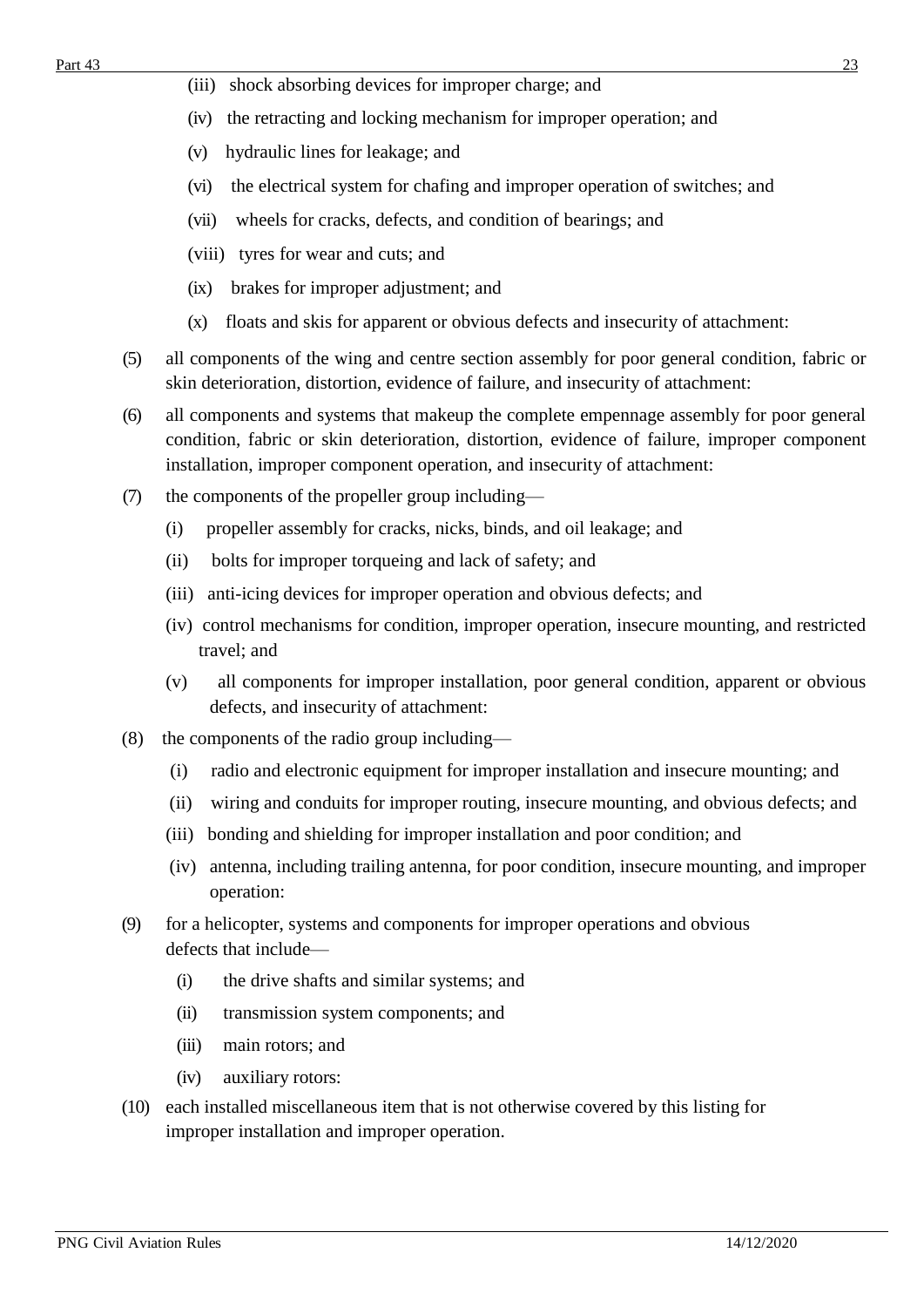# <span id="page-23-0"></span>**Appendix D — Altimeter System Tests and Inspections**

This appendix applies to the inspection required by rule 43.61.

#### <span id="page-23-1"></span>**D.1 Aircraft not equipped with a transponder:**

The altimeter must be tested by comparing it with a reference altimeter calibrated to a standard equivalent to the requirements in D.2 of this Appendix, allowing a maximum difference between the altimeter being tested and the reference altimeter of 50 feet.

#### <span id="page-23-2"></span>**D.2 Aircraft equipped with a transponder**

#### <span id="page-23-3"></span>**D 2.1 The static pressure system test:**

- (a) Ensure freedom from entrapped moisture and restrictions.
- (b) Ensure the leakage is within the following established tolerances:
	- (1) For unpressurised aeroplanes:
		- (i) **Method:** Evacuate any static pressure system incorporating a static port to a pressure differential of approximately 1 inch of mercury or to a reading, on the altimeter, 1000 feet above the aircraft elevation at the time of the test:
		- (ii) **Tolerance:** Without additional pumping for a period of 1 minute, the loss of indicated altitude shall not exceed 100 feet on the altimeter:
	- (2) For pressurised aeroplanes:
		- (i) **Method:** Evacuate the static pressure system until a pressure differential equivalent to the maximum cabin differential for which the aeroplane is type certificated is achieved:
		- (ii) **Tolerance:** Without additional pumping for a period of 1 minute, the loss of indicated altitude must not exceed 2 per cent of the equivalent altitude of the maximum cabin differential pressure or 100 feet, whichever is the greater
- (c) Determine that the static port heater, if installed, is operable.

(d) Ensure that no alterations or deformations of the airframe surface have been made that would affect the relationship between air pressure in the static pressure system and true ambient static air pressure for any flight condition.

#### <span id="page-23-4"></span>**D.2.2 The altimeter test:**

(a) Unless otherwise specified each test for performance may be conducted with the instrument subjected to vibration.

(b) When tests are conducted with the temperature substantially different from an ambient temperature of approximately 25 degrees' Celsius allowance should be made for the variation from the specified condition.

(c) Altimeter tests shall be carried out in accordance with the following:

#### **Scale error:**

(1) The altimeter with the barometric pressure scale at 1013.25 millibars, be subjected successively to pressures corresponding to the altitude listed in Table 1 up to the maximum normally expected operating altitude of the aircraft in which the altimeter is to be installed: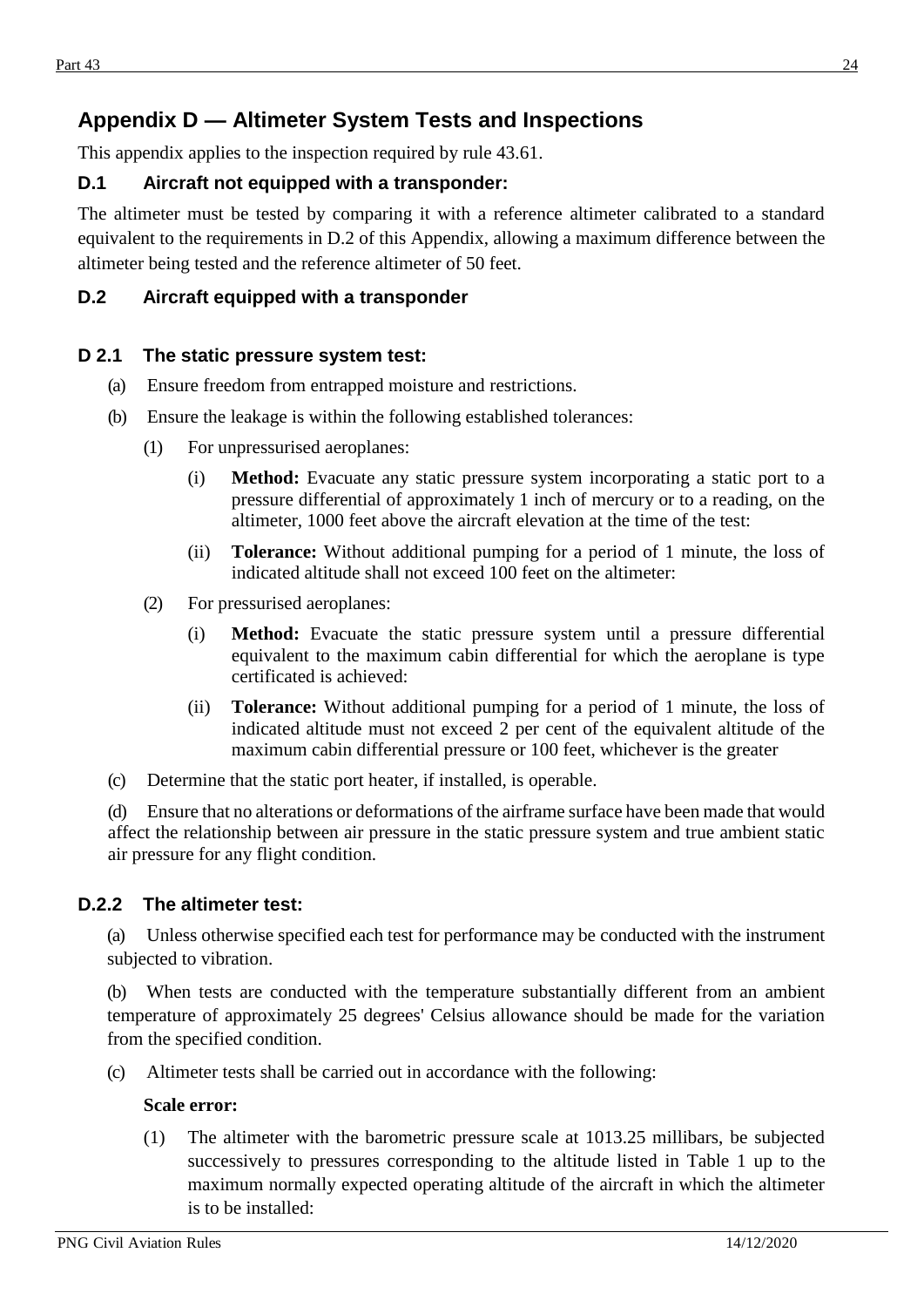- (2) The reduction in pressure shall be made at a rate not exceeding 20 000 feet per minute to within approximately 2000 feet of the test point:
- (3) The test point shall be approached at a rate compatible with the test equipment:
- (4) The altimeter shall be kept at the pressure corresponding to each test point for at least 1 minute, but not more than 10 minutes, before a reading is taken:
- (5) The error at all test points shall not exceed the tolerances listed in Table 1:

#### **Hysteresis:**

- (6) The hysteresis test shall begin not more than 15 minutes after the altimeter's initial exposure to the pressure corresponding to the upper limit of the scale error tests prescribed in paragraphs (c)(l) to (5) and the hysteresis test shall commence while the altimeter is at this pressure:
- (7) Pressure shall be increased at a rate simulating a descent in altitude at the rate of 5000 to 20 000 feet per minute until within 3000 feet of the first test point which is 50 % of maximum altitude:
- (8) The test point shall then be approached at a rate of approximately 3000 feet per minute:
- (9) The altimeter shall be kept at this pressure for at least 5 minutes, but not more than 15 minutes, before the test reading is taken:
- (10) After the reading has been taken, the pressure shall be increased further, in the same manner as before, until the pressure corresponding to the second test point which is 40% of maximum altitude is reached:
- (11) The altimeter shall be kept at this pressure for at least 1 minute, but not more than 10 minutes, before the test reading is taken:
- (12) After the reading has been taken, the pressure shall be increased further, in the same manner as before, until atmospheric pressure is reached:

(13) The reading of the altimeter at either of the two test points shall not differ by more than the tolerance specified in Table 2 from the reading of the altimeter for the corresponding altitude recorded during the scale error test prescribed in paragraphs (c)(l) to (5):

#### **After effect:**

(14) Not more than 5 minutes after the completion of the hysteresis test prescribed in paragraphs  $(c)(6)$  to  $(13)$ , the reading of the altimeter, corrected for any change in atmospheric pressure, shall not differ from the original atmospheric pressure reading by more than the tolerance specified in Table 2:

#### **Friction:**

- (15) The altimeter shall be subjected to a steady rate of decrease of pressure approximating 750 feet per minute.
- (16) At each altitude listed in Table 3, the change in reading of the pointers after vibration shall not exceed the corresponding tolerance listed in Table 3: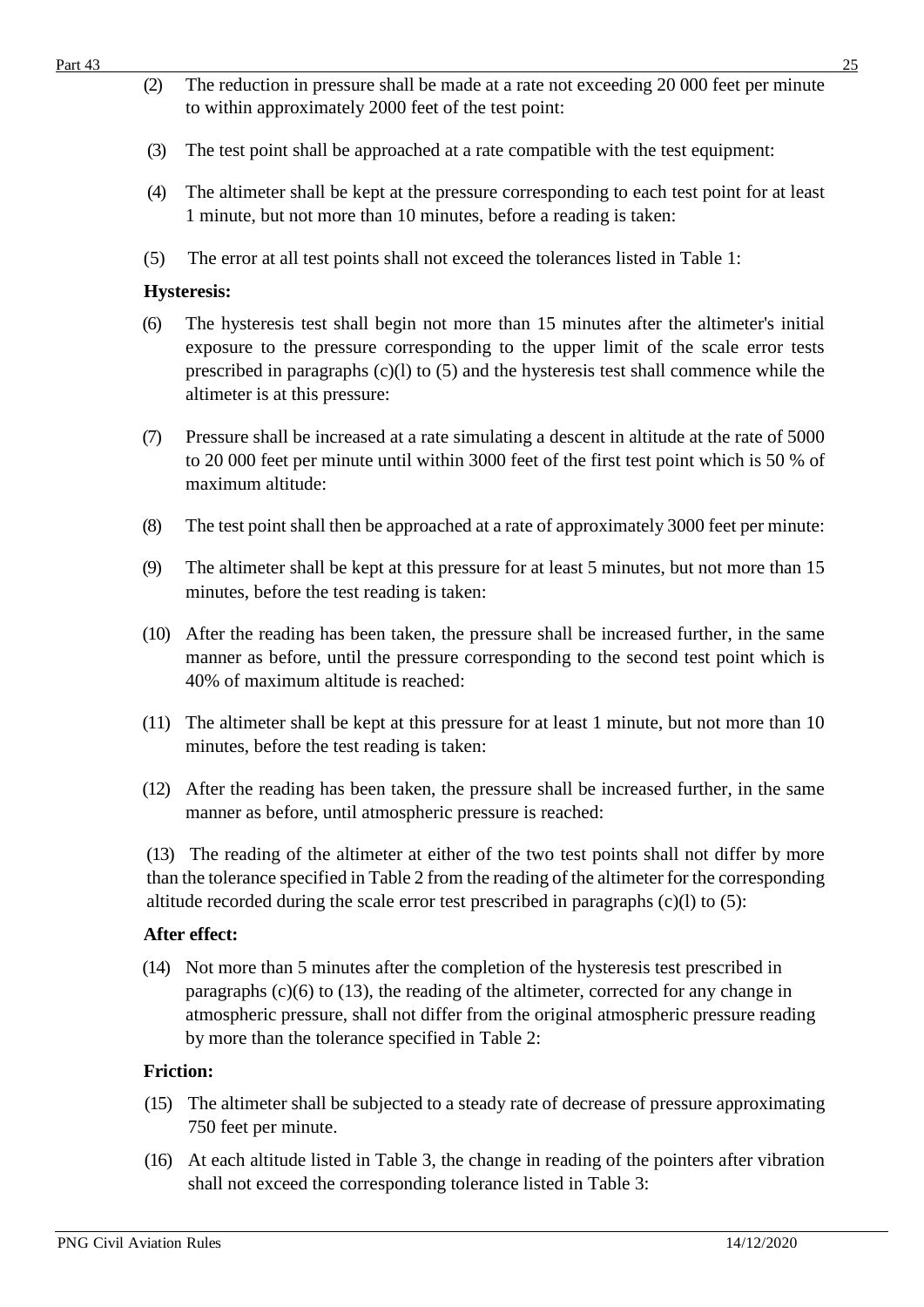#### **Case leak:**

(17) The leakage of the altimeter case, when the pressure within it corresponds to an altitude of 18 000 feet, shall not change the altimeter reading by more than the tolerance shown in Table 2 during an interval of 1 minute:

#### **Barometric scale error:**

- (18) At constant atmospheric pressure, the barometric pressure scale shall be set at each of the pressures, falling within its range of adjustment that are listed in Table 4, and shall cause the pointer to indicate the equivalent altitude shown in Table 4 with a tolerance of 25 feet.
- (d) Altimeters that are of the air data computer type with associated computing systems, or which incorporate air data correction internally, maybe tested in a manner and to specifications developed by the manufacturer.

#### <span id="page-25-0"></span>**D.2.3 The automatic pressure altitude reporting equipment and ATC transponder system integration test:**

- (a) Each test shall be conducted in accordance with paragraph (b).
- (b) Measure the automatic pressure altitude at the output of the installed ATC transponder when interrogated on Mode C at a sufficient number of test points, to ensure that the altitude reporting equipment altimeters, and ATC transponders perform their intended functions as installed in the aircraft.
- (c) The difference between the automatic reporting output and the altitude displayed at the altimeter shall not exceed 125 feet.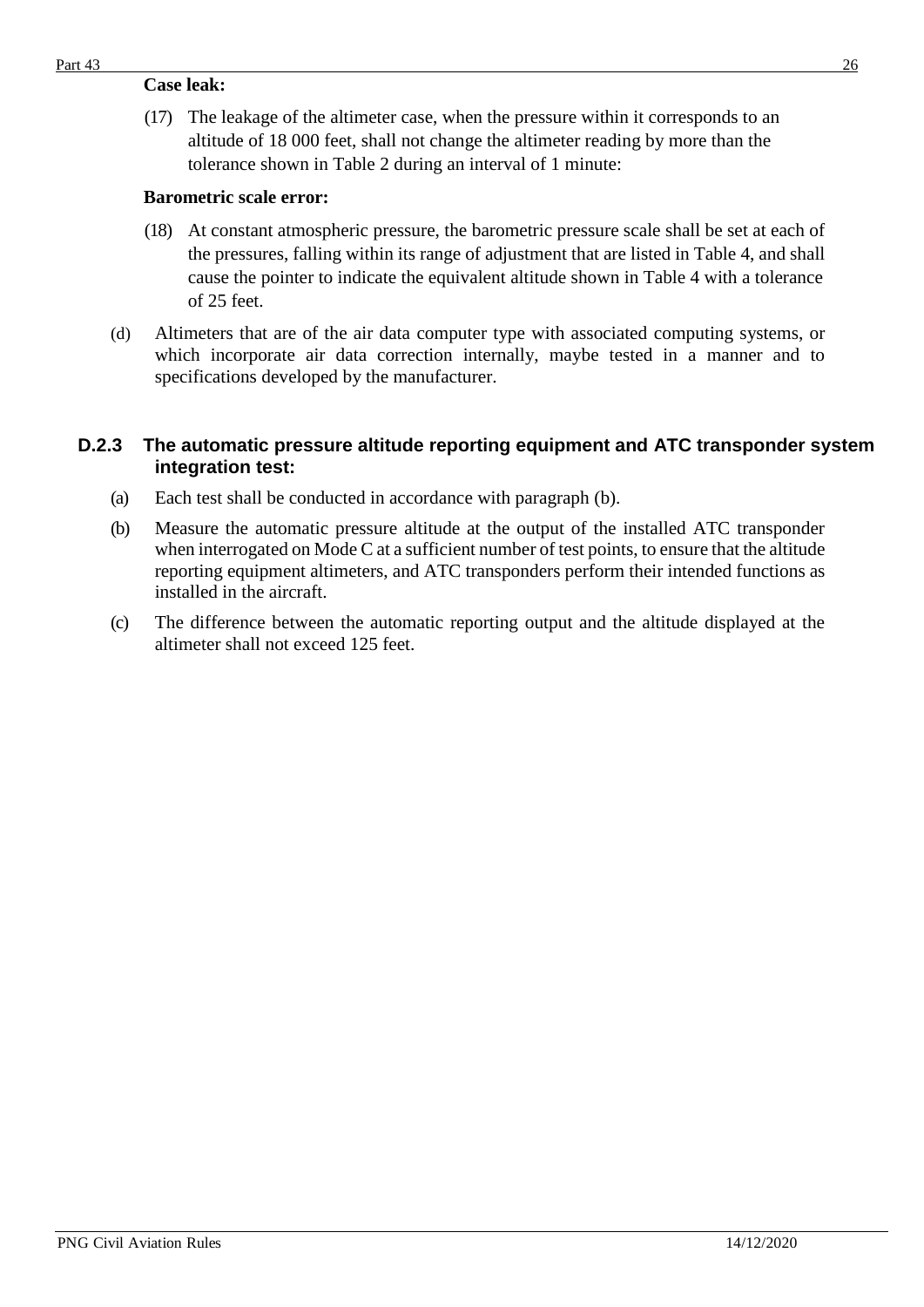| <b>Altitude</b> | <b>Equivalent</b><br>pressure<br>(millibars) | <b>Tolerance</b><br>$+(feet)$ | <b>Altitude</b> | <b>Equivalent</b><br>pressure<br>(millibars) | <b>Tolerance</b><br>$+(feet)$ |
|-----------------|----------------------------------------------|-------------------------------|-----------------|----------------------------------------------|-------------------------------|
| $-1000$         | 1050.406                                     | 20                            | 14000           | 595.239                                      | 100                           |
| $\Omega$        | 1013.250                                     | 20                            | 16000           | 549.152                                      | 110                           |
| 500             | 995.075                                      | 20                            | 18000           | 505.998                                      | 120                           |
| 1000            | 977.166                                      | 20                            | 20000           | 465.633                                      | 130                           |
| 1500            | 959.518                                      | 25                            | 22000           | 427.915                                      | 140                           |
| 2000            | 942.129                                      | 30                            | 25000           | 376.009                                      | 155                           |
| 3000            | 908.117                                      | 30                            | 30000           | 300.896                                      | 180                           |
| 4000            | 875.105                                      | 35                            | 35000           | 238.423                                      | 205                           |
| 6000            | 811.996                                      | 40                            | 40000           | 187.539                                      | 230                           |
| 8000            | 752.624                                      | 60                            | 45000           | 147.477                                      | 255                           |
| 10000           | 696.817                                      | 80                            | 50000           | 115.972                                      | 280                           |
| 12000           | 644.408                                      | 90                            |                 |                                              |                               |

**TABLE 1— SCALE ERROR**

## **TABLE 2 — TEST TOLERANCES**

| Test                                        | Tolerance $\pm$ (feet) |
|---------------------------------------------|------------------------|
| Case Leak Test                              | 100                    |
| First test point (50% of maximum altitude)  | 75                     |
| Second test point (40% of maximum altitude) | 75                     |
| After effect test                           | 30                     |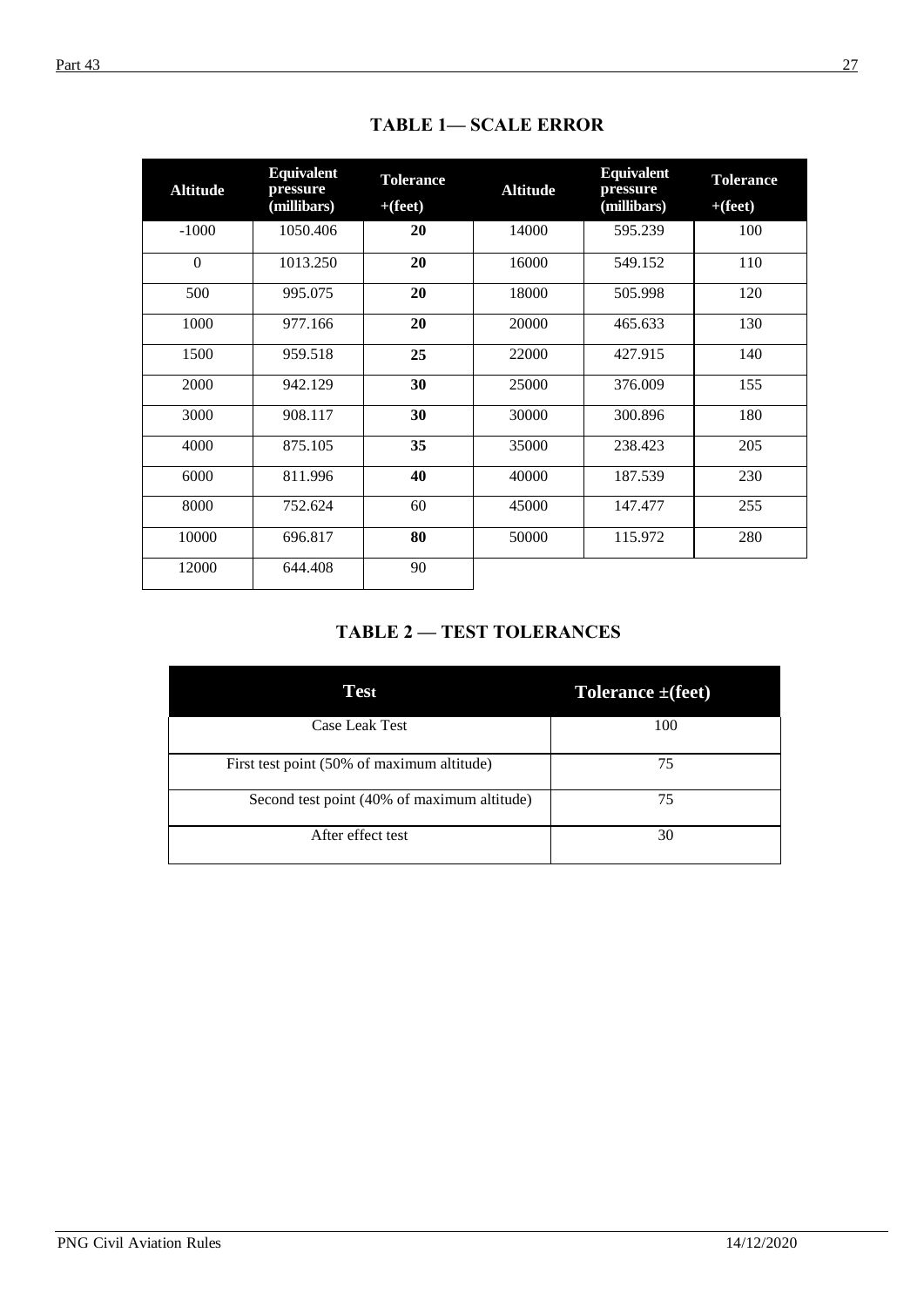## **TABLE 3-FRICTION**

#### TABLE 4 - PRESSURE ALTITUDE

| <b>Altitude</b> | Tolerance |  |
|-----------------|-----------|--|
| 1000            | 70        |  |
| 2000            | 70        |  |
| 3000            | 70        |  |
| 5000            | 70        |  |
| 10 000          | 80        |  |
| 15 000          | 90        |  |
| 20 000          | 100       |  |
| 25 000          | 120       |  |
| 30 000          | 140       |  |
| 35 000          | 160       |  |
| 40 000          | 180       |  |
| 50 000          | 250       |  |
|                 |           |  |

| <b>Pressure</b><br>(millibars) | <b>Altitude</b><br>(feet) |
|--------------------------------|---------------------------|
| 951.55                         | $-1727$                   |
| 965.10                         | $-1340$                   |
| 982.03                         | $-863$                    |
| 998.96                         | $-392$                    |
| 1013.25                        | $\mathbf{0}$              |
| 1032.82                        | $+531$                    |
| 1046.37                        | $+893$                    |
| 1049.41                        | $+974$                    |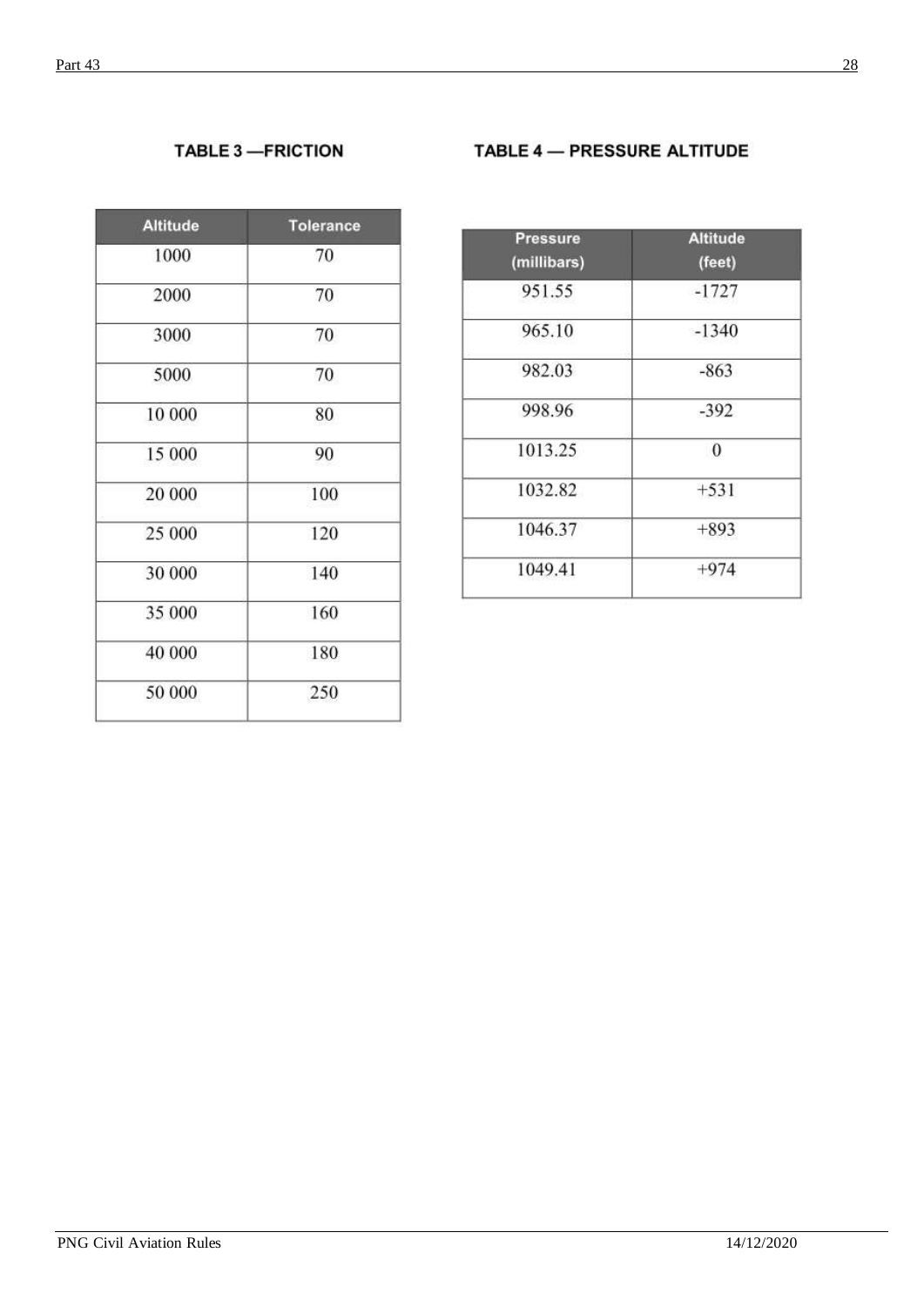# <span id="page-28-0"></span>**Appendix E — ATC Transponder Tests and Inspections**

This appendix applies to the tests and inspections referred to in rule 43.63.

#### <span id="page-28-1"></span>**E.1 General**

- (a) The ATC transponder tests may be conducted using a bench check or portable test equipment.
- (b) If portable test equipment with appropriate coupling to the aircraft antenna system is used, operate the test equipment for ATCRBS transponders at a nominal rate of 235 interrogations per second to avoid possible ATCRBS interference.
- (c) For Mode S, operate the test equipment at a nominal rate of 50 Mode S interrogations per second.
- (d) An additional 3 dB loss is allowed to compensate for antenna coupling errors during receiver sensitivity measurements conducted in accordance with E.4 (b) below when using portable test equipment.

#### <span id="page-28-2"></span>**E.2 Radio reply frequency test**

- (a) For all classes of ATCRBS transponders, interrogate the transponder and verify that the reply frequency is 1090±3 MHz.
- (b) For classes 1B, 2B, and 3B Mode S transponders, interrogate the transponder and verify that the reply frequency is 1090±3 MHz.
- (c) For classes IB, 2B, and 3B Mode S transponders that incorporate the optional  $1090\pm1$  MHz reply frequency, interrogate the transponder and verify that the reply frequency is correct.
- (d) For classes 1 A, 2A, 3A, and 4 Mode S transponders, interrogate the transponder and verify that the reply frequency is 1090±1 MHz.

#### <span id="page-28-3"></span>**E.3 Suppression test**

(a) When classes IB and 2B ATCRBS transponders, or Classes IB, 2B, and 3B Mode S transponders are interrogated at a rate between 230 and 1000 Mode 3/A interrogations per second or when Classes 1A and 2A ATCRBS transponders, or Classes IB, 2A, 3A, and4 Mode

S transponders are interrogated at a rate between 230 and 1200 Mode3/A interrogations per second—

- (1) verify that the transponder does not respond to more than 1% of ATCRBS interrogations when the amplitude of P2 pulse is equal to the Pi pulse; and
- (2) verify that the transponder replies to at least 90 % of ATCRBS interrogations when the amplitude of the P2 pulse is 9 dB less than the PI pulse.
- (b) If the test is conducted with a radiated test signal, the interrogation rate shall be  $235\pm5$ interrogations per second unless a higher rate has been approved for the test equipment used at that location.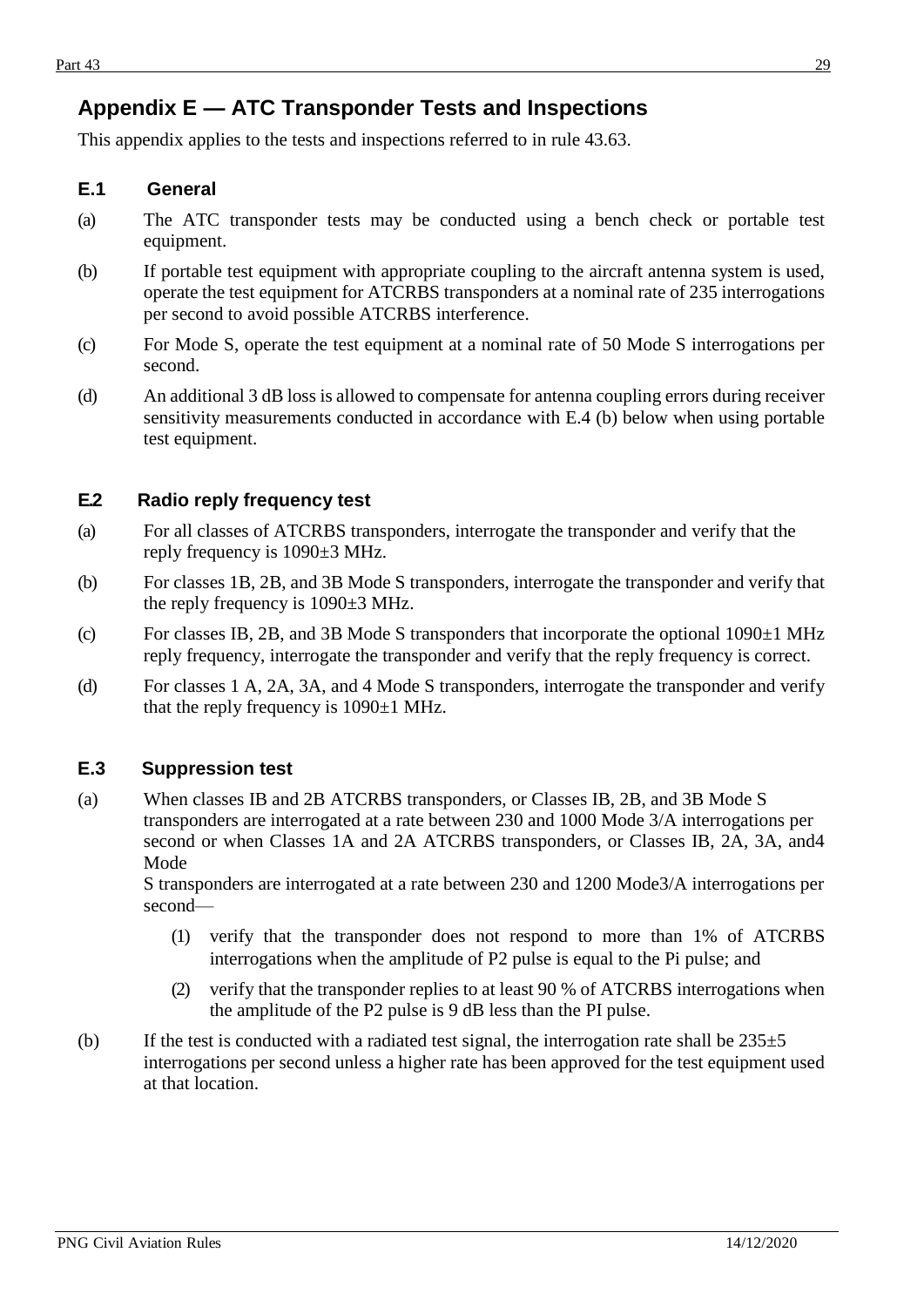#### <span id="page-29-0"></span> $Part 43$  30

#### **E.4 Receiver sensitivity test**

(a) Verify that, for any class of ATCRBS transponder, the minimum triggering level of the receiver for the system is -73±4 dbm, or that for any class of Mode S transponder, the minimum

triggering level of the receiver for Mode S format (P6 type) interrogations is - 74±3dbm by use of a test set—

- (1) connected to the antenna end of the transmission line; or
- (2) connected to the antenna terminal of the transponder with a correction for transmission line loss; or
- (3) utilising radiated signals.
- (b) Verify that the difference in Mode 3/A and Mode C receiver sensitivity does not exceed 1 db for either any class of ATCRBS transponder or any class of Mode S transponder.

#### <span id="page-29-1"></span>**E.5 RF peak output power test**

Verify that the transponder RF output power is within the following specifications for the class of transponder using the conditions prescribed in E.4(a):

- (1) For class 1A and 2A ATCRBS transponders, the minimum RF peak output power is at least 21.0 dbw (125 watts):
- (2) For class 1B and 2B ATCRBS transponders, the minimum RF peak output power is at least 18.5 dbw (70 watts):
- (3) For class 1 A, 2A, 3A, and 4 and those Class IB, 2B, and 3B Mode S transponders that include the optional high RF peak output power, the minimum RF peak output power is at least 21.0 dbw (125watts):
- (4) For class IB, 2B, and 3B Mode S transponders, the minimum RF peak output power is at least 18.5dbw (70 watts):
- (5) For any class of ATCRBS or any class of Mode S transponders, the maximum RF peak output power does not exceed 27.0 dbw (500 watts).

#### <span id="page-29-2"></span>**E.6 Mode S diversity transmission channel isolation test**

For any class of Mode S transponder that incorporates diversity operation, verify that the RF peak output power transmitted from the selected antenna exceeds the power transmitted from the nonselected antenna by at least 20dB.

#### <span id="page-29-3"></span>**E.7 Mode S address test**

Interrogate the Mode S transponder using the correct address and at least two incorrect addresses and making the interrogations at a nominal rate of 50 interrogations per second and verify that it replies only to its assigned address.